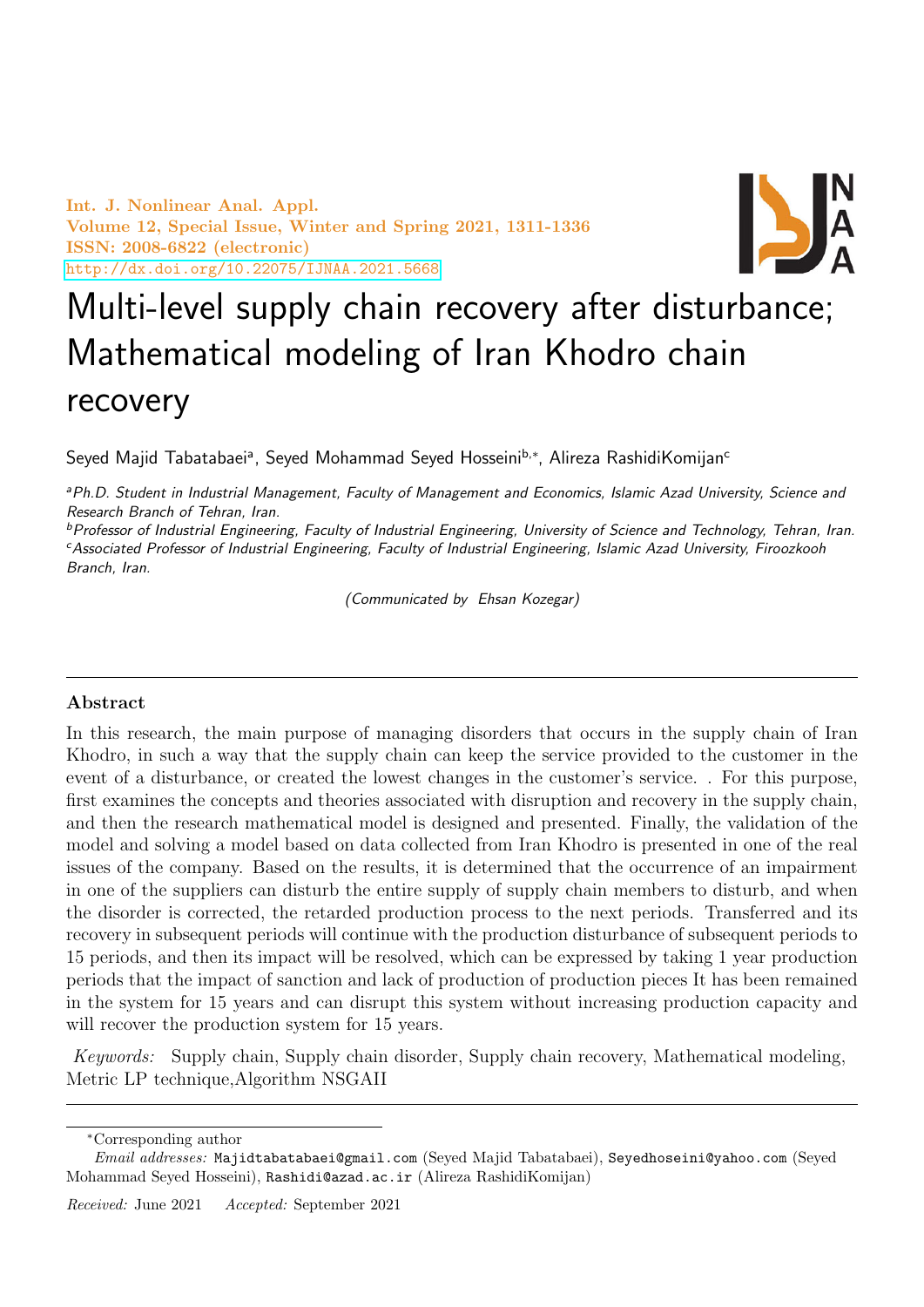## 1. Introduction

The globalization of economics and outsourcing growth makes the supply chains more complex and more complex, and so supply networks are more vulnerable to disruptions. Because the defect in one of the chain connections can defect the entire chain [\[17\]](#page-25-0). With the development of globalization, the reactionary property of the supply chains has decreased. In many industries, supply chains have been exposed to large risks due to lack of support capacity, which has so far been unprecedented. Many companies focus on concepts such as pure activities, timely delivery, single source production and integrated with the goal of reducing costs and cases of this hand, which led to the reduction in resources in those industries and in the event of a disorder, the lack of resources leads to intensification. At least the time of supply of raw materials and delays in the production of the final product will be [\[13\]](#page-25-1).

In the 1950s, many companies adopted a variety of measures to improve financial performance. These actions focused on three sections:

- 1. Increased income includes: More variation of production, speed increase in new products and broader sales markets;
- 2. Decrease costs include: Providing requirements with a decreasing approach, timely source, including markets and electronic auctions, transfer facility to other areas, JIT inventory systems and inventory management by the seller;
- 3. Reducing assets included: outsourcing production activities, information technology and logistics [\[2\]](#page-25-2).

These measures will be in a stable environment, but the modern business environment is continuous with change. Recent changes in the supply chains have created a long dispersion and complexity due to globalization and increasing the number of chain partners. This reduces the direct control and supervision of companies without corporate intermediary on the current activities of the supply chain [\[8\]](#page-25-3). On the other hand, the long and complex supply chains usually respond slowly to changes and will have vulnerable points as well as multiple disorders [\[12\]](#page-25-4).

The arrival of some global automakers to Iran from China and France and even Russia, according to the conditions created in the province (before Barjam, during the period and the period after the Barjam), will reduce the monopoly activity of the Iranian company, which It causes any injuries in the event of an impaired supply chain lead to irreparable costs in the market.

Also, labor strikes are a subject that may occur in many companies. Especially in Iranian companies who have high dependence on their workers and a high number of workers in these companies. Nearly 110,000 people are engaged in two Iran Khodro and Saipa companies, which is a significant number of statistics. The incidence of any disruption in the supply chain for various reasons can lead to major issues for the country.

On the other hand, the unstable state of the dollar in the Iranian currency market, which disrupts the purchase and sale of parts of domestic and foreign producers, can also insert this disruption to the supply chain and coping for the reconstruction and recovery of the company after the disruption of the necessity A lot of for the company.

In this research, the main goal of managing disorders that occurs in the supply chain of Iran Khodro companies, in such a way that the supply chain can maintain the level of service provided to the customer in the event of a disturbance, or the lowest changes to the customer. Provided. For this purpose, this continues to examine the concepts and theories associated with disorder and recovery in the supply chain, and then the mathematical model of the research has been designed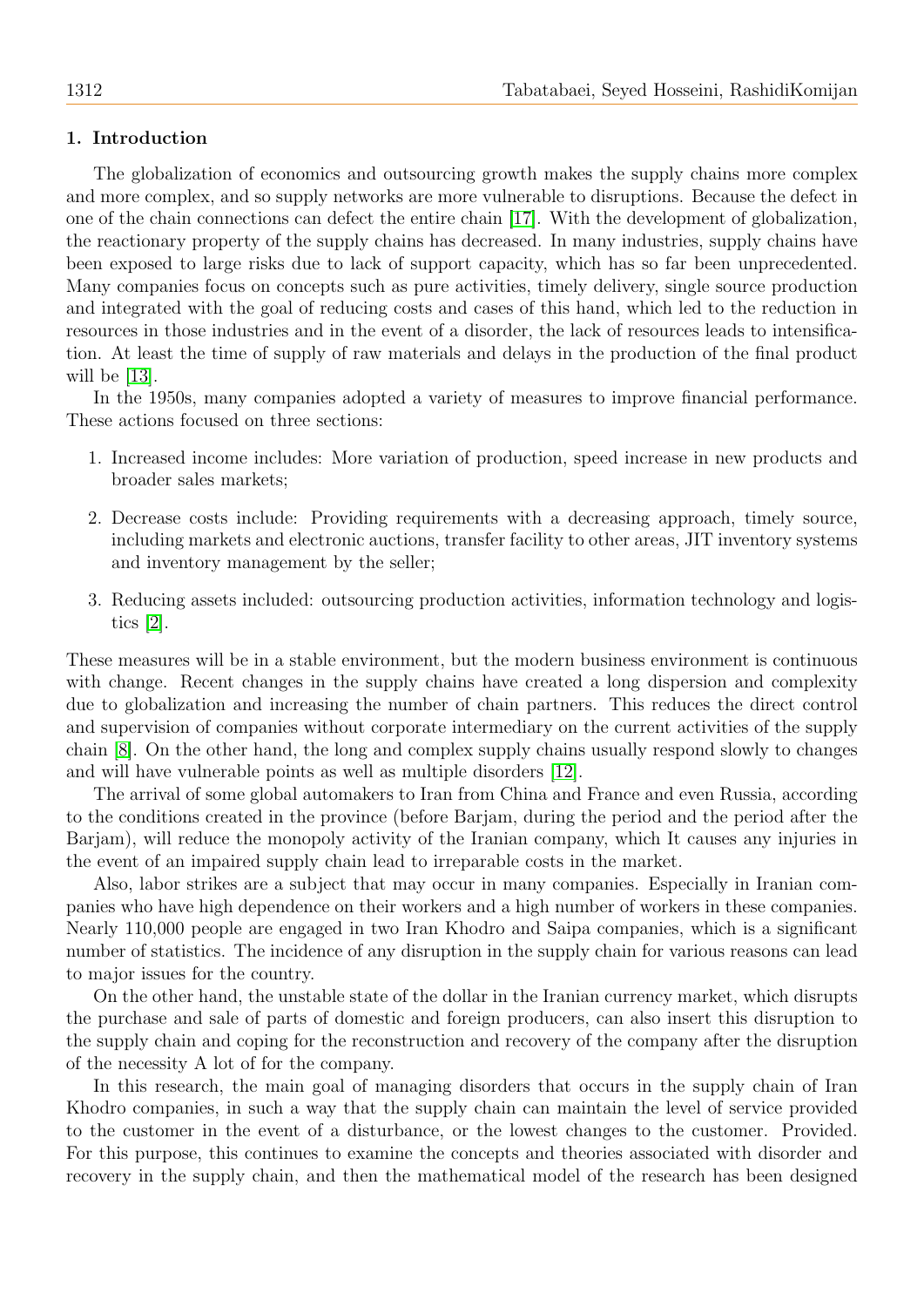and presented. Finally, the validation of the model and solving a model based on data collected from Iran car is presented in one of the real issues of the company.

#### 2. Concepts and theories

## 2.1. Disruption of the supply chain

According to Fernandez et al. [\[4\]](#page-25-5), the supply chain disorder occurs as planned, which affects the flow of materials, information and other components. Therefore, organizations should continuously identify, measure and evaluate their operating environment and continuously identify the risk associated with a potential disorder. In this case, it can be seen as effective reduction in the negative effects of disruption of the supply chain [\[4\]](#page-25-5).

Huntington [\[7\]](#page-25-6) believes that disruption begins with an unpredictable event and cut off the supply of supply chain. This random occurrence can include natural disasters, strike staff, dependence on a supplier, bankruptcy, war or political instability [\[7\]](#page-25-6).

In other definition, chain disorders are not planned and unpredictable events that disrupt the supply of goods and materials of the supply chain. As a result, members of the supply chain face financial and operational risks [\[3\]](#page-25-7). According to Kumar et al. [\[9\]](#page-25-8), the supply chain disorder is stopping in the normal and continuous chain flow that will be associated with multiple negative effects [\[9\]](#page-25-8). And finally, the religion and ingiveness define the disorder: "Anything on the flow and supply of raw materials, parts, components and goods, from the origin to the point of the final demand" [\[1\]](#page-25-9). Any serious and important interruption will affect the performance of the company from ways that are predictable. Interruptions have a specific exponential effect on the company's performance. The company's performance can be measured in terms of sales, production level, profit, customer service or any other appropriate criterion. Disturbance or dynamism The company can be displayed in eight steps [\[15\]](#page-25-10).



Figure 1: View of a Disorder [\[15\]](#page-25-10)

Factors of uncertainty are usually divided into two groups of possible factors and non-probable factors. The first group can be described through probable models. To explain the lack of nonpossibility of fuzzy logic with certain membership functions can be used. One of the main risks of uncertainty is the occurrence of an impairment that is influential in the planned supply chain path. The impact of the interruption of the supply chain is divided into two main categories [\[15\]](#page-25-10): a - The effect of targeted disorder: This category of disorders can be hostile (irregularities in supply chain activities) or non-hostility (promotion of chain performance Be funded). Examples of the effects of targeted disorder are: theft, terrorism and financial violations and. . . b - the impact of non-targeted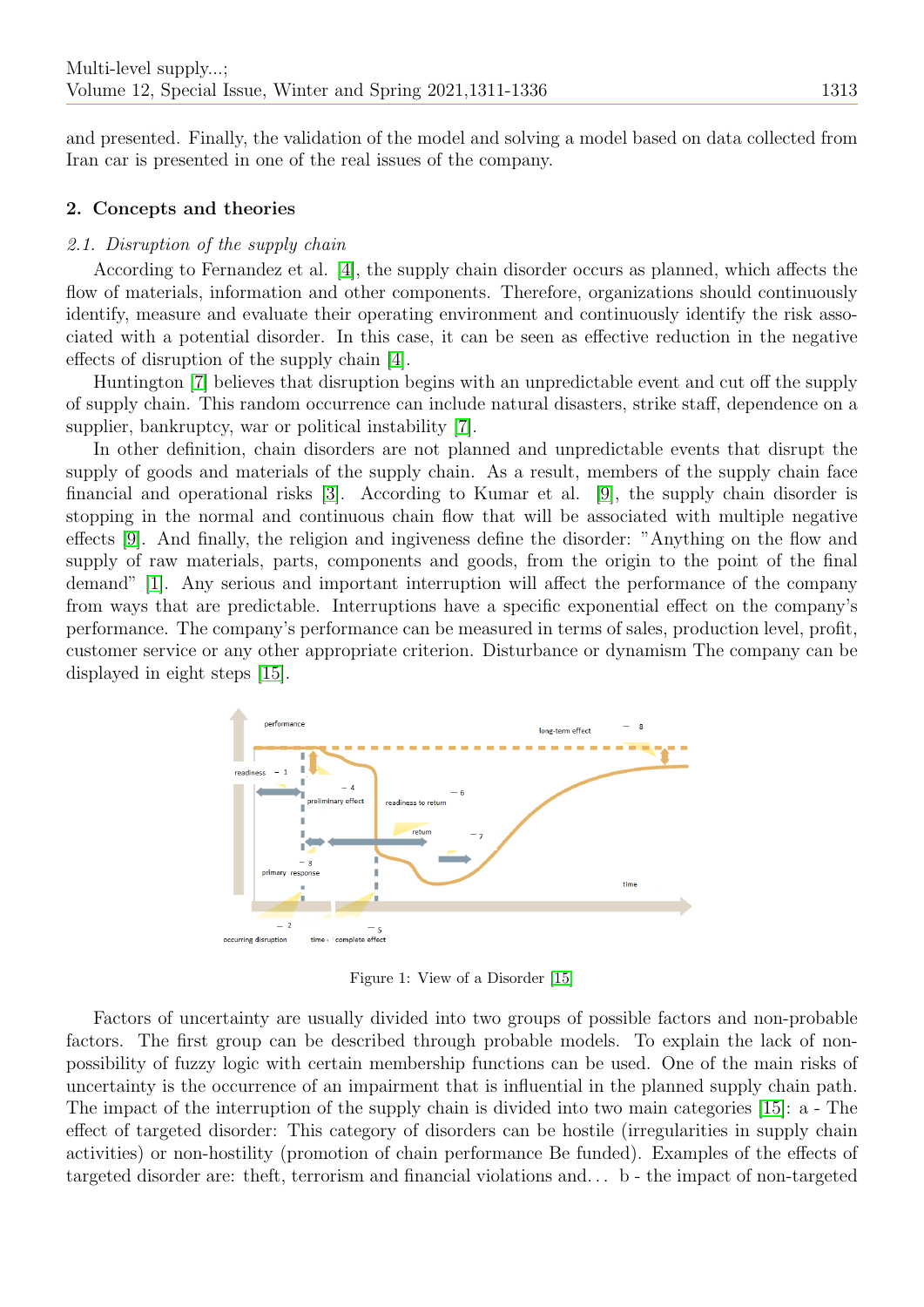disorder: the second category is natural, economic or technological. An example of the impact of non-targeted economic disorder, demand fluctuations and the whip effect.

Usually in uncertainty analysis, four aspects should be considered. The first item is uncertainty and the second risks. The third aspect of the impact of disturbance (disorder) and the last aspect of severe effects of turmoil (deviations) [\[5\]](#page-25-11). In the table below, examples of disorders and interruptions are listed in the supply chain.

In total, lost profits through targeted disorders (for example, terrorism and theft) and nontargeted (such as demand fluctuations) can be about 30% of the annual trading volume. The following cases show the attention of the modern supply chain to discuss the uncertainty and necessity of timely management of them as a very critical theme. Because a set of crises is happening and each of them alone can make the entire supply chain are compromised. Dynamic supply chain activities with uncertainty features in this chain (including: customer requirements, resource capacity, shipping time, production time, costs, quality, priorities and information shortages) added on its complexity. Are [\[15\]](#page-25-10). The inner and external incidents encounter the nature of the supply chain, the internal events of the supply chain have a more destructive effect compared to external events. The external incidents of the supply chain are called "environmental events" (including changes in technology or economic, competitors and ...). Inner incidents may be on the top supply chain (including: deliveries or receives, lack of available material or service, and ...), middle or central part of the chain (sufficient capacity and proper capacity, performance or output of the process of the process and the process ...) and the bottom side (including: changes in the composition of demand, change in scheduling or demand volume requested) [\[8\]](#page-25-3).

Environmental events can also build suppliers in meeting the needs of the manufacturer and lead to logistical problems that will lead to delays with delay, defective or waste. An example of environmental events include storms, earthquakes, sudden changes in air, tsunami, fires, terrorist attacks, political warfare, computer viruses, etc. [\[8\]](#page-25-3).

Disorders in the supply chain creates uncertainty that may indicate uncertainty in controlling, process, supply and demand. The attempts to create higher performance chains and lower costs may lead to unpredictable results that increase the risk of an irregularity and interruption of the supply chain or extend the severity of the events [\[8\]](#page-25-3).

Supply chain disorders have become an important and vital issue for many companies. Functional drop due to disruption has become one of the important issues of today's business environment. Environmental changes, more complex and more vulnerable supply chains have sustained companies for disruption. According to research conducted at the University of Cranfield in 2017, factors that increase the potential impairment of the supply chains include: globalization of supply chains, specialization of production processes, increase outsourcing, reducing the number of suppliers, variability Top demand and technology innovations. Recent cases in the shortage of parts in Ericsson, due to fire in the supplier facility, shortage of pieces in Motorola, which reduced the company's ability to meet the demand for camera phones, stop several Japanese automotive factories due to the failure of the release of the only rims Piston refers to the earthquake [\[3\]](#page-25-7).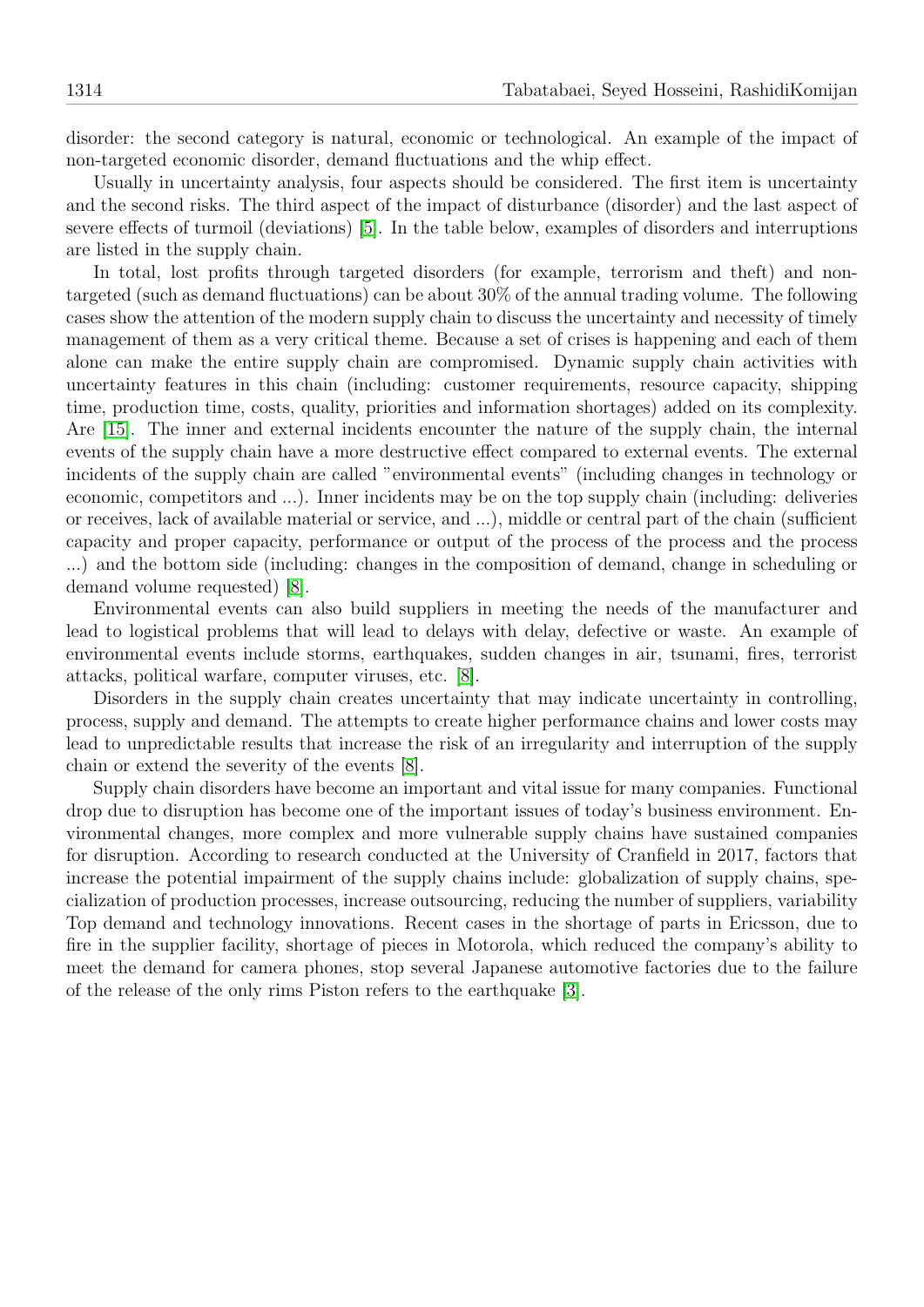| Effects                            | Example                | Factors            |
|------------------------------------|------------------------|--------------------|
| Losing $13.4$ million              | retail<br>manufactur-  | Theft and Product  |
| euros per year Los-                | ing                    | failure            |
| ing 4.6 million eu-                |                        |                    |
| ros per year Losing                |                        |                    |
| more than 15 per-                  |                        |                    |
| cent of the volume                 |                        |                    |
| of annual equations                |                        |                    |
| Five Ford Facility                 | eleventh of Septem-    | terrorism          |
| was Closed for<br>a                | ber                    |                    |
| long time                          |                        |                    |
| Disruptions<br>$\operatorname{in}$ | Somali, $2008$ .       | Banditry (piracy)  |
| many supply chains                 |                        |                    |
| Apple PC pro-<br>1.                | Earthquake in<br>1.    | natural disaster   |
| duction stopped in                 | Thailand, 1999<br>2.   |                    |
| Asia 2. Significant                | Flood in Saxony        |                    |
| reduction of Volk-                 | Germany in<br>2002     |                    |
| swagen Company 3.                  | Sanctions of<br>3.     |                    |
| Stop cooperation of                | Iranian companies      |                    |
| shipping companies                 | by Trump $2018$        |                    |
| and other foreign                  |                        |                    |
| companies<br>with                  |                        |                    |
| Iranian companies                  |                        |                    |
| due<br>avoiding<br>to              |                        |                    |
| heavy crimes and                   |                        |                    |
| eating the supply                  |                        |                    |
| chain balance and                  |                        |                    |
| transportation                     |                        |                    |
| Interruptions in gas               | Gas crisis, 2009       | Political crises   |
| supply from Russia                 |                        |                    |
| to Europe, millions                |                        |                    |
| of euros damaged                   |                        |                    |
| Gazprom Company                    |                        |                    |
| and its customers.                 |                        |                    |
| Reduce or reinforce                | The<br>Reces-<br>Great | Financial crises   |
| production in most                 | sion, 2008             |                    |
| supply chains                      |                        |                    |
| Losing customer or-                | fluctu-<br>Demand      | Coordination prob- |
| ders and reducing                  | ations<br>Internal     | lems               |
| $15\%$ annual trading              | imbalance              |                    |
| volume                             |                        |                    |

Table 1: An example of disorders and their impact on the supply chains (Paragoli et al., 2017)

In the studies of Kumar et al. [\[9\]](#page-25-8), the supply chain disorder is divided into three main groups: A: Supply-side disorder: Construction, delivery and amount of inventory availability in time and location;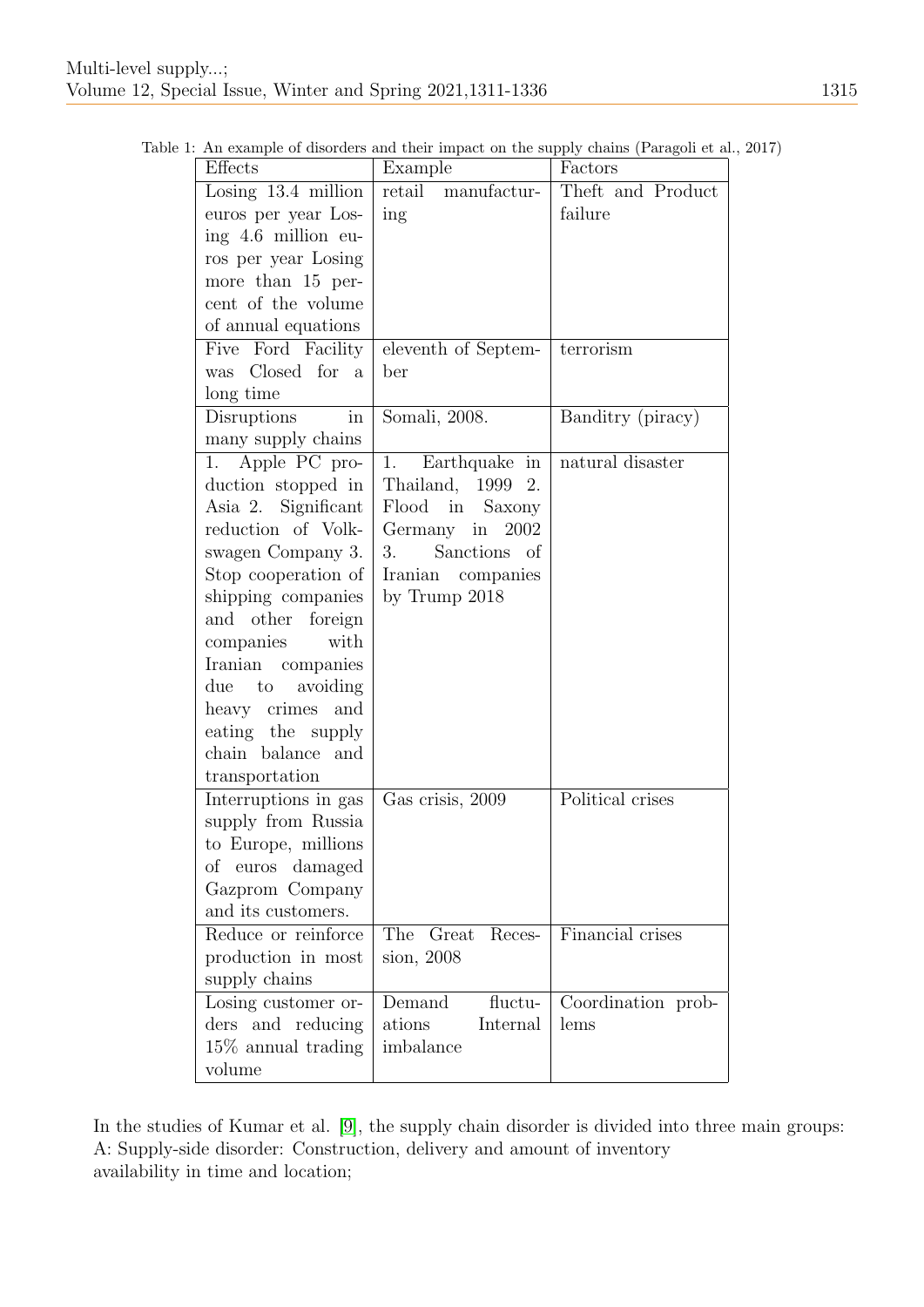

Figure 2: Steps of Disorder Management [\[3\]](#page-25-7)

B: Production Disorders: The process of making products or services by Central Company;

C: Demand Disorders: Includes distribution and sales of products to customers (Kumar et al., [\[9\]](#page-25-8)).

Cao et al. [\[3\]](#page-25-7) provides a model for post-occurrence management, which includes exploration and recovery and recovery process. After the recovery step, the overall performance assessment is carried out and eventually happened, lessons for not repeating similar events in the future [\[3\]](#page-25-7).

#### 2.2. Internal and foreign applied research

Part and colleagues in their research provided a fuzzy-probable design model for designing the chain network footstep. This research provides a new fuzzy-probabilistic model for designing a multitime supply chain network, which simultaneously addresses these two important issues.

First, in order to design the model, taking into account two vulnerable and vulnerable types of impact on the occurrence of potential disorders, a Pessimistic approach was used and then developed a fuzzy model for exposure to business uncertainty.

The flexibility in the customer limit (s) and determining the level of this restriction (s) has also been studied in the model. In addition, in order to develop the concept of reliability in this issue and covering important characteristics of real world issues, partial impairment and customer expected time limit in modeling. Finally, in order to display the effectiveness and application of the developed model, a case study was used for an active company in the Iranian health system [\[13\]](#page-25-1).

Rabbani et al. In the research of multi-objective design of the supply chain, considering the risk of facilities, supply and demand in the non-determination conditions of economic parameters. In this paper, the issue of the design of the supply chain network is modeled as a mathematical planning of fuzzy mixed multiplicity, whose goals are the current value of the current income, delayed product receipt by customer, as well as reliability of suppliers by considering risk Demand, supply and disorder are used to use an interactive role planning approach to solving the multiplied math model. To ensure the high level of supply chain performance, if an incident, the index is used by using scenarios based modeling approach. Also, due to lack of information, some economic parameters such as tax rate and inflation rate are considered fuzzy. Due to the complexity of the model, the genetic algorithm has been used to solve large dimensions. In the end, the performance of the model and the proposed method are examined in the form of numerical examples [\[14\]](#page-25-12).

Lohe et al. [\[11\]](#page-25-13) In the research, a comprehensive fuzzy assessment of the disruption and threats in the supply chain with the transportation approach to the transportation network. In this research, they examine the components of the supply chain network and the likelihood of occurrence in each section of this chain. The data used in the research were collected from activists in the supply chain. Using interviews with each of these activists, the dangers and threats that cause disruption to the supply chain were identified. Then the required data were collected using a set of vocabulary that showed possible ambiguity and fuzzy. Finally, the fuzzy mathematical model was designed to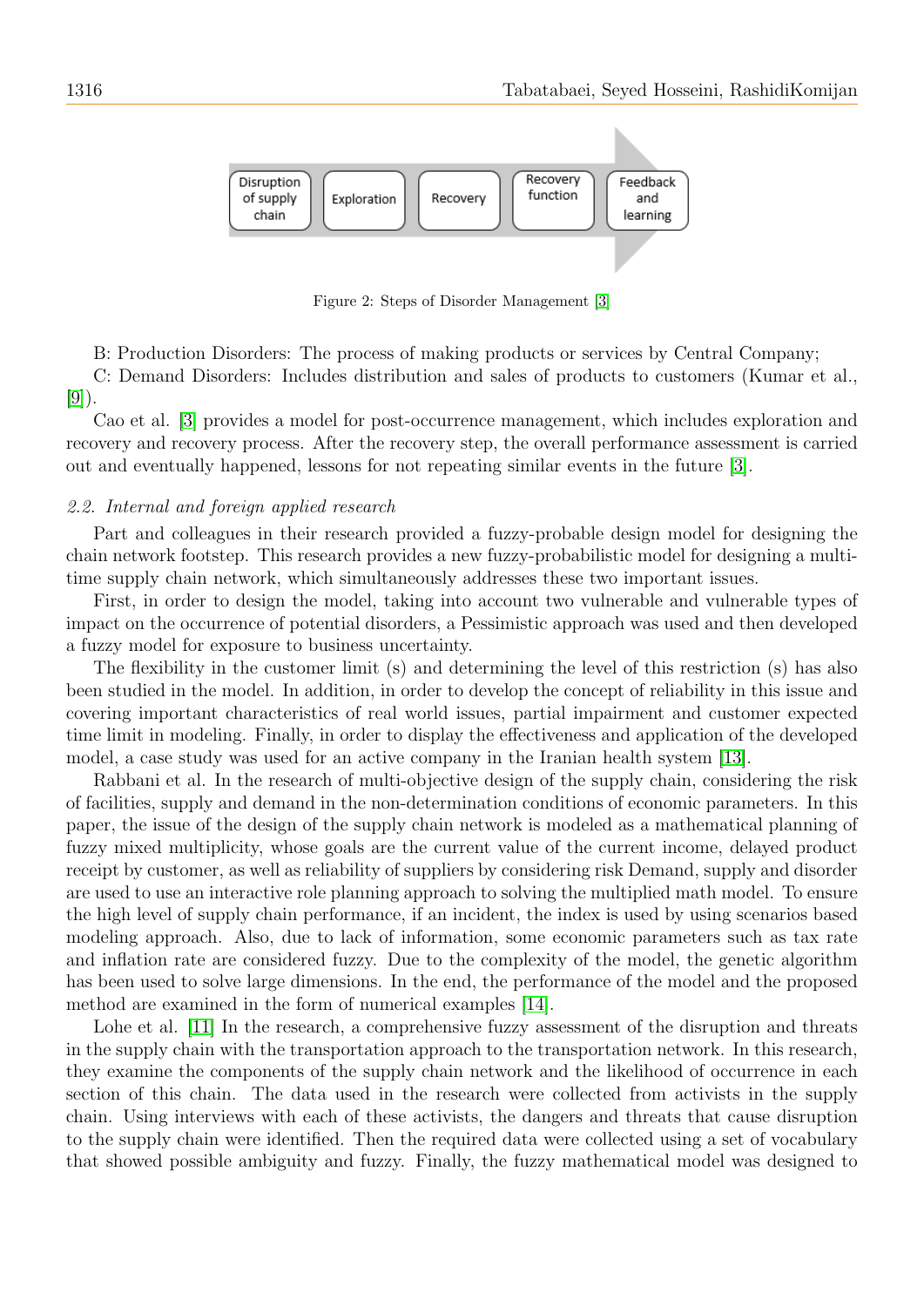reduce the impact of these disorders. The results showed that the events created for transportation terminals, lack of facilities and equipment and disruption of information networks have the greatest impact on increasing disruption in the supply chain [\[11\]](#page-25-13).

Kamal Ahmadi and Mellat Parast [\[8\]](#page-25-3) in a research assessment strategy for reducing the effects of impact in the supply chain. In this paper, they designed three scenarios to reduce the impact of dysfunction in the supply chain, which include unpredictable inventories (inventory of surplus assurance on system requirements), spare suppliers (suppliers that the system currently does not supply materials But they are identified in the system to refer to them if needed) and the third scenario are also supported suppliers that continue to interact with them under any circumstances and has special relationships with them. The results of the research show that all three scenarios reduce risk and costs compared to the general model of supply chain, but the choice of backup suppliers in the supply chain more than other scenarios can be effective [\[8\]](#page-25-3).

Sawik states that one of the methods for preventing excessive reduction in inventory storage and achieving the optimal inventory is that the expected cost of inventory in the total cost equation is included and gathered with other costs. But predicting future states and estimating various costs requires spending significant resources for collecting relevant data, which makes it difficult to implement [\[15\]](#page-25-10).

### 3. Research methodology

Philosophically, the present research is proven, and in the researcher, by providing a doubleobjective mathematical model, seeks to solve the dilemma of supply chain recovery after a disturbance of the supply chain in Iran Khodro. The type of research is applied in terms of purpose, and since seeking to provide a mathematical planning model for managing disorders in the multilevel supply chain. Also, for more application, the model and the possibility of evaluating the effectiveness of the model and the solution method, a real supply chain in the automotive industry of Iran (Iran Khodro company) has been studied, which is a case study from the perspective of data collection. It is also a quantitative study and provides a mathematical model and solving it to reduce the impact of disorders in the supply chain.

#### 3.1. Mathematical design

In order to design the mathematical model in the present study, the variables and parameters of the model have been identified and then the two objective function of the research has been presented. This function is based on relationships that have been explained due to the limitations of the researcher in providing the entire model, and only the final model used in the research has been presented.

#### 3.1.1. Variables and model parameters

In the following table, the parameters and variables of the model are introduced: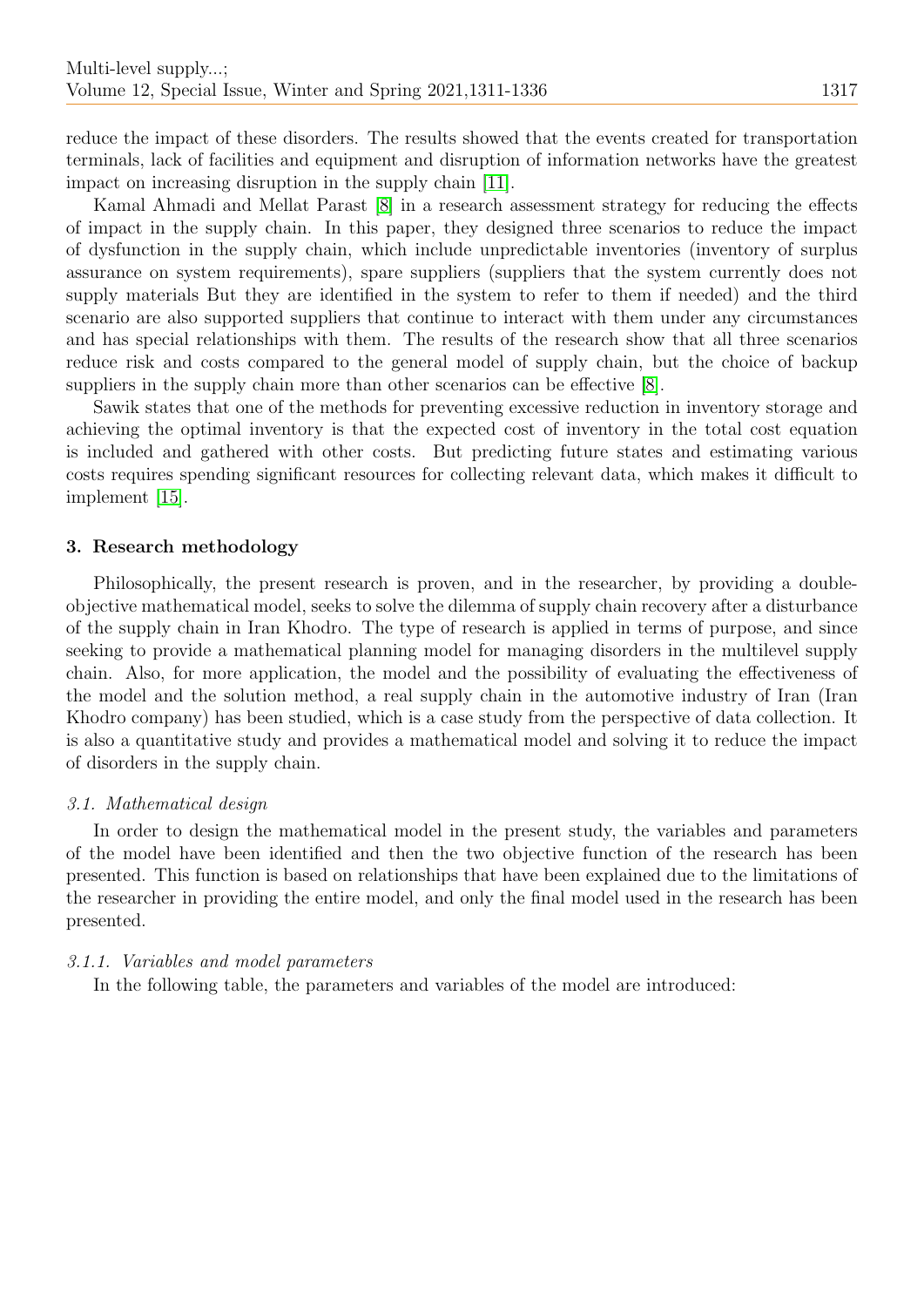| Symbol            | <u>Lable 2: Parameters and model variables</u><br>Model parameters  | Symbol            | Model parameters                                          |
|-------------------|---------------------------------------------------------------------|-------------------|-----------------------------------------------------------|
| $TS_d$            | The period of impairment in the supplier                            | $s:1$ ,           | Viewers related to suppliers                              |
|                   |                                                                     | 2S                |                                                           |
| $T_d$             | The period of disorder in the manufac-                              | r:1, 2R           | Viewers related to retailers                              |
|                   | turer                                                               |                   |                                                           |
| $Q_{dr}$          | The amount of product destroyed in Re-                              | $A_{s}$           | Setup cost of s                                           |
|                   | tail Dysfunction r                                                  |                   |                                                           |
| $q_s$             | The amount produced in the S before                                 | <b>AS</b>         | The cost of launch producers                              |
|                   | the occurrence of disorder                                          |                   |                                                           |
| $\mathbf q$       | The amount produced in the manufac-                                 | $\overline{AO_s}$ | Registered cost of ordering                               |
|                   | turer before the occurrence of disorder                             |                   | from s                                                    |
| $\rho$            | The time of production activity in the                              | $A_r$             | Registered cost of retail order-                          |
|                   | provider under normal conditions                                    |                   | ing r                                                     |
| $\varsigma$       | Production unemployment time in the                                 | $H_s$             | The cost of holding a single                              |
|                   | provider under normal conditions                                    |                   | substance unit S in the sup-                              |
|                   |                                                                     |                   | plier of s                                                |
| $\phi$            | Production unemployment time in nor-                                | $HM_s$            | The cost of holding a single S                            |
|                   | mal conditions                                                      |                   | in the manufacturer                                       |
| $t_o$             | The moment of starting period of recov-                             | H                 | The cost of holding a unit of                             |
|                   | ery                                                                 |                   | product in the manufacturer                               |
| $t_f$             | The end of the retrieval period                                     | $H_r$             | The cost of holding a product                             |
|                   |                                                                     |                   | unit in retail r                                          |
| $T_s$             | The length of a production period in the                            | $P_s$             | Production rate of s                                      |
|                   | provider of S under normal conditions                               |                   |                                                           |
| $\mathbf T$       | The length of a production period in                                | $\mathbf P$       | Producer rate                                             |
|                   | normal conditions                                                   |                   |                                                           |
| $T_r$             | Length of a period of order in Retail r in                          | $D_r$             | Product demand rate in retail                             |
|                   | normal conditions                                                   |                   | r                                                         |
| $B_s$             | The cost of a unit that has been dis-                               | $DM_s$            | Producer demand rate for the                              |
|                   | rupted in the supplier<br>The cost of a unit of demand for the ini- |                   | primary substance s                                       |
| $\overline{BM_s}$ | tial substance S in the manufacturer                                | $\overline{Q_s}$  | Production size in providing s<br>under normal conditions |
| BM                | The cost of a decline unit for the product                          | Q                 | Production size in the manu-                              |
|                   | in the manufacturer                                                 |                   | facturer in normal conditions                             |
| $B_r$             | The cost of a unit of product in retail r                           | $V_s$             | The size of the manufacturer's                            |
|                   |                                                                     |                   | order to provider S under nor-                            |
|                   |                                                                     |                   | mal conditions                                            |
| $L_s$             | The cost of a lost sales unit in the sup-                           | V                 | The size of the manufacturer's                            |
|                   | plier that has been impaired                                        |                   | order that has been disrupted                             |
|                   |                                                                     |                   | by normal conditions                                      |
| $LM_s$            | The cost of a lost sales unit for the pri-                          | $V_r$             | The size of the retail $\bar{r}$ in nor-                  |
|                   | mary substance S in the manufacturer                                |                   | mal conditions                                            |
| LM                | The cost of a lost sales unit for the prod-                         | $\alpha_s$        | Parameter indicates the oc-                               |
|                   | uct in the manufacturer                                             |                   | currence of disrupting s                                  |
| $L_r$             | The cost of a lost sales unit in retail r                           | $\alpha_m$        | The parameter indicates the                               |
|                   |                                                                     |                   | occurrence of a problem in the                            |
|                   |                                                                     |                   | manufacturer                                              |
| Osi               | The size of the manufacturer's order to                             | $\alpha_r$        | The parameter indicates the                               |
|                   | supplying S in my period i recovered pe-                            |                   | occurrence of disruption of r                             |
|                   | riod                                                                |                   | retailers                                                 |

| Table 2: Parameters and model variables |  |  |
|-----------------------------------------|--|--|
|                                         |  |  |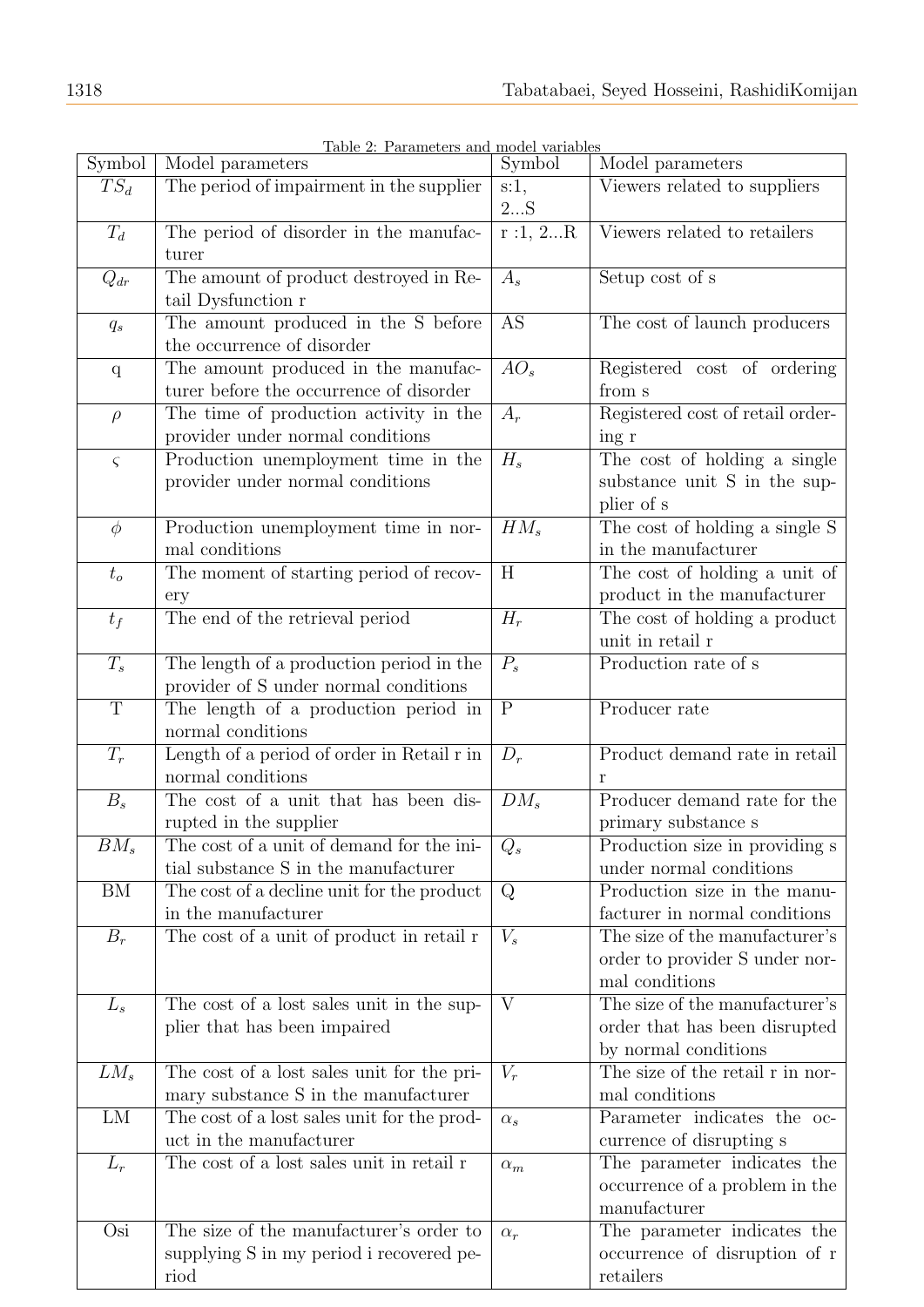| Symbol             | Decision variables                        | Symbol   | Decision variables               |
|--------------------|-------------------------------------------|----------|----------------------------------|
| $O_i$              | The size of the manufacturer's order to   | $TS_i$   | The length of the production     |
|                    | provide an impaired provision during the  |          | period i in the provision of im- |
|                    | period of the recovery i                  |          | paired during the recovery pe-   |
|                    |                                           |          | riod                             |
| $O_{ri}$           | Retail order size r in retrieval period i | $T_{si}$ | The length of the production     |
|                    |                                           |          | period i at the provision of s   |
|                    |                                           |          | in the recovery period           |
| $n_1$              | The number of courses in the retrieval    | $T_i$    | The length of the production     |
|                    | has been disrupted                        |          | period i in the manufacturer     |
|                    |                                           |          | in the retrieval period          |
| n <sub>2</sub>     | Number of courses in retrieval for man-   | $T_{ri}$ | The length of the order period   |
|                    | ufacturer                                 |          | i in the r retailer in the re-   |
|                    |                                           |          | trieval period                   |
| $\boldsymbol{z}_1$ | The number of productions that have       | $I_i$    | The end level of the supplier    |
|                    | been disrupted in retrieval for the sup-  |          | period i that has been dis-      |
|                    | plier                                     |          | rupted during the recovery pe-   |
|                    |                                           |          | riod                             |
| $z_2$              | Number of production in retrieval for     | $I_{si}$ | The level of the end of the      |
|                    | manufacturer                              |          | period i provided s in the re-   |
|                    |                                           |          | trieval period                   |
| BL                 | The amount of demand drop in the man-     | $IM_i$   | The level of the end inventory   |
|                    | ufacturer                                 |          | of the period I produces in the  |
|                    |                                           |          | retrieval period                 |
| $BL_r$             | The amount of demand drop in retail r     | $MS_i$   | The size of the provision pro-   |
|                    |                                           |          | duced during the recovery pe-    |
|                    |                                           |          | riod i                           |
| LS                 | The amount of sales lost in manufacturer  | $M_{si}$ | Size of supplying s in period i  |
|                    |                                           |          | recovered period                 |
| $LS_r$             | Sales amount lost in retail r             | $M_i$    | Producer size in period i re-    |
|                    |                                           |          | covered period                   |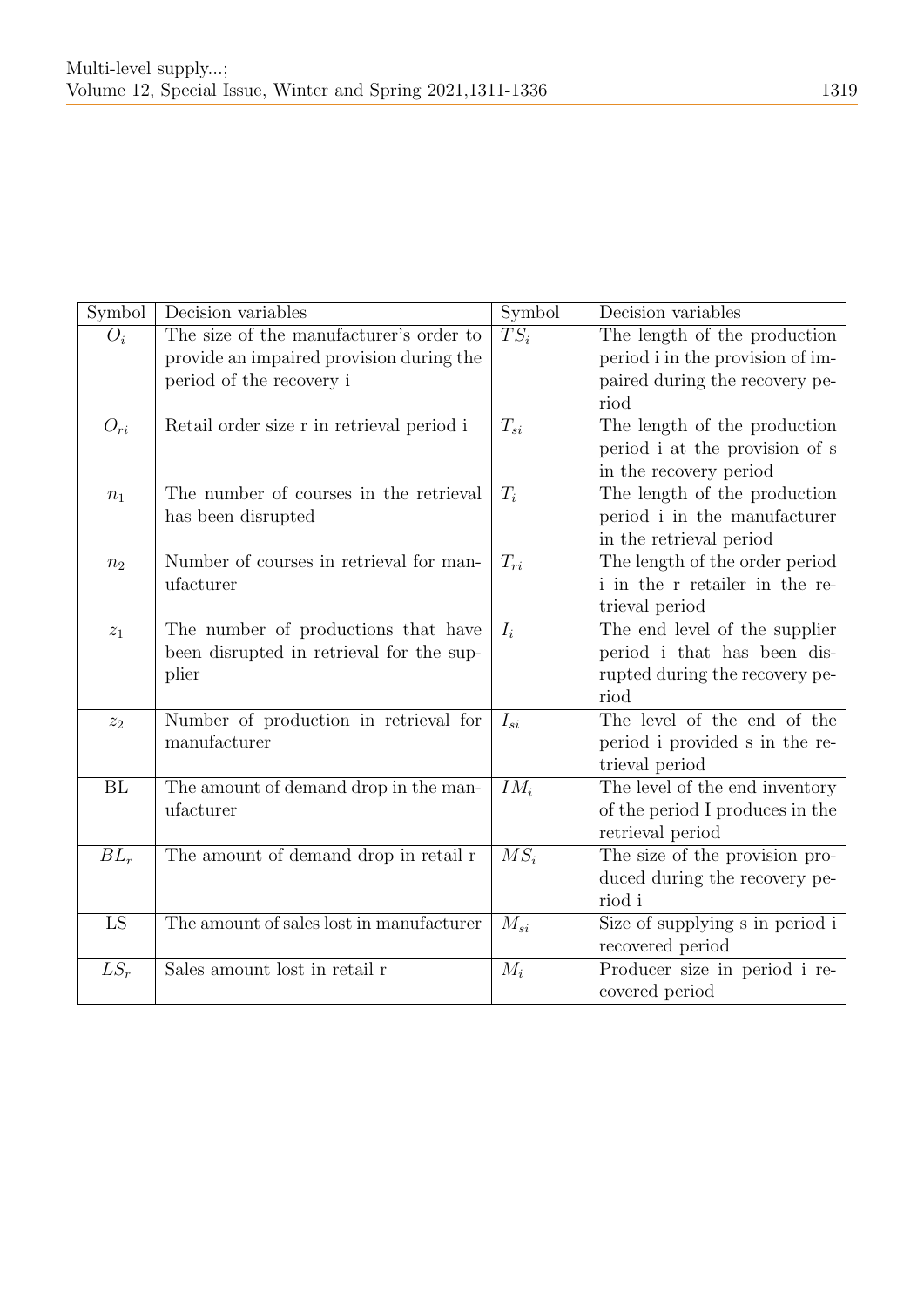# 3.1.2. The final model

The general model is written as follows. In this model, two objective functions are considered.

$$
Minimize Z_1 = \alpha_m.TC_{\alpha_m}
$$
\n
$$
Minimize Z_2 = \sum_{s=1}^{S} (\alpha_s.TC_{\alpha_s}) + \sum_{r=1}^{R} (\alpha_r.TC_{\alpha_r})
$$
\n
$$
Subto:
$$
\n
$$
MS_1 \le Q_s - q_s
$$
\n
$$
MS_1 \le Q_s - q_s
$$
\n
$$
MS_1 \le Q_s = 1.2, ..., z_1
$$
\n
$$
\sum_{i=1}^{z_1} MS_i \le P_s(n_1T_s - TS_d - \xi_s) - q_s
$$
\n
$$
\sum_{i=1}^{z_1} M_{si} \le P_s(n_1T_s - \xi_s) \quad \forall s = 1, ..., S
$$
\n
$$
\sum_{i=1}^{z_2} M_i \le P_s(n_2T_s - T_d - \varphi) - q
$$
\n
$$
\sum_{i=1}^{z_1} M_{si} \ge n_1T_s \times DM_s + BL_r \quad \forall s = 1, ..., S
$$
\n
$$
\sum_{i=1}^{z_1} MS_i \ge n_1T_s \times DM_s + LS - q_s
$$
\n
$$
\sum_{i=1}^{z_2} M_i \ge n_2T \times \sum_{r=1}^{R} D_r - \sum_{r=1}^{R} LS_r - q + Q_{dr}
$$
\n
$$
\frac{1}{P_s} \sum_{j=2}^{i} MS_j \le \frac{1}{DM_s} \sum_{j=1}^{i-1} O_j - \frac{BL_s}{DM_s} \quad i = 1.2, ..., z_1
$$
\n
$$
\frac{1}{P_s} \sum_{j=2}^{i} M_{sj} \le \frac{1}{DM_s} \sum_{j=1}^{i-1} O_{sj}, s = 1, ..., S
$$
\n
$$
\frac{1}{P} \sum_{j=2}^{i} M_{sj} \le \frac{1}{\sum_{r=1}^{R} D_r} \sum_{j=1}^{i-1} \sum_{r=1}^{R} O_{rj} - \sum_{r=1}^{R} \frac{BL_r}{D_r} \quad i = 1.2, ..., z_2
$$
\n
$$
I_0 = I_{s_2} = 0
$$
\n
$$
O_{s_2} = V_s \quad \forall s = 1, ..., S
$$
\n
$$
O_{s_1} = V
$$

The first objective equation is the issue of the goal, which includes the total cost of manufacturers and the second function function, including suppliers of suppliers and retailers during the recovery period, which is calculated by the occurrence of the disorder during the previous steps.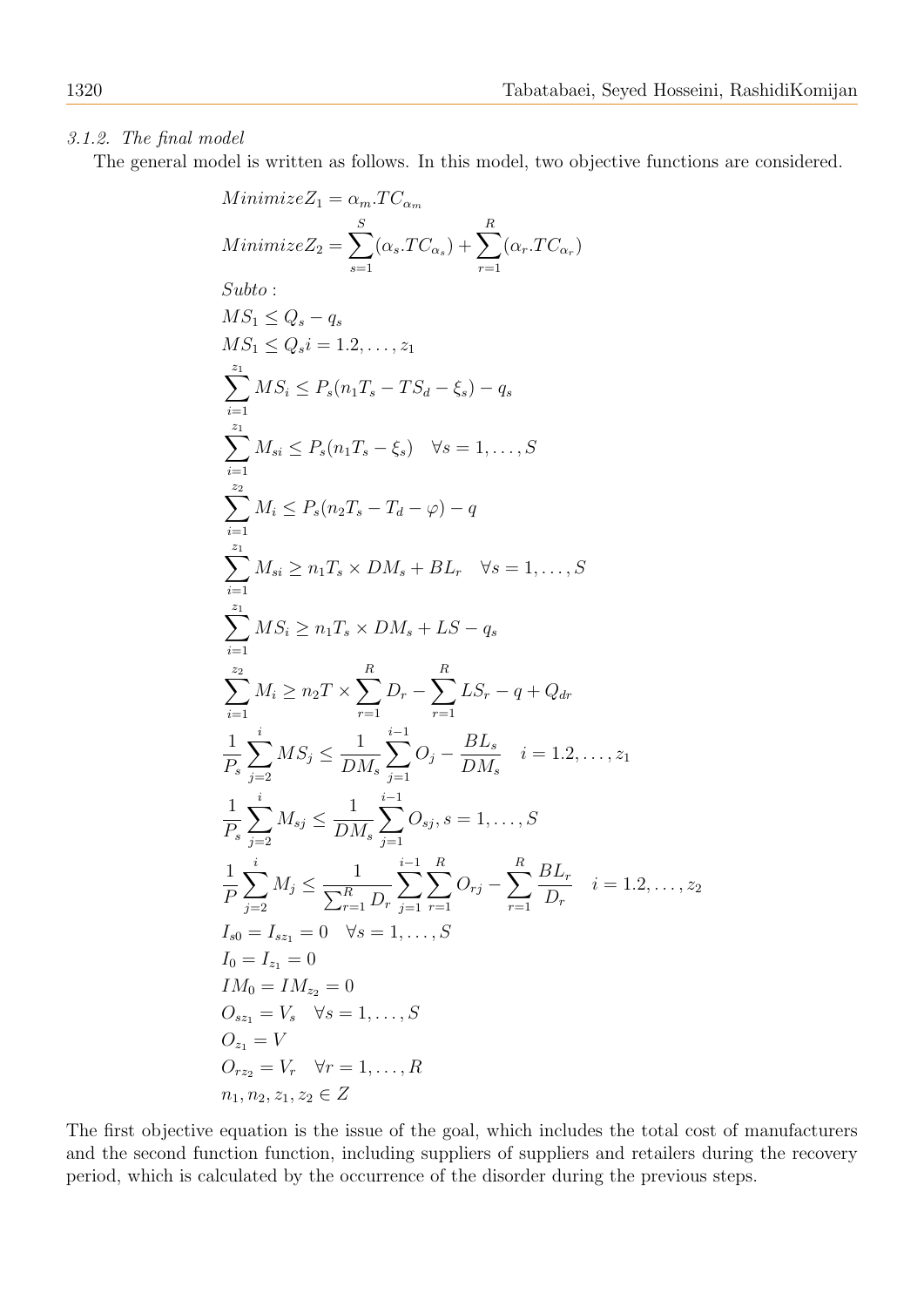The two subsequent relationships ensure that the supply rate is lowered by the supplier in any period of supply in ordinary periods. The next two relationships impose the capacity limits of suppliers, and the next relationship considers the production capacity limit. In two subsequent relationships, it is ensured that the total amount of manufacturer's demand for recovery period is assured and the next relationship examines the same as the demand for retailers. The two subsequent relationships show that the manufacturer in any type of disorder delivered its orders in a timely manner and does not suffer. The next relationship expresses timely retailer's orders. The next three relationships ensure that at the beginning and end of the recovery period, the amount of inventory in suppliers and producers is zero. Three subsequent relationships are also considered to ensure the return of the system to the conditions before the disorder. The last relationship also specifies the type of integer variables.

### 3.2. Model solving technique

In this research, the two-objective LP and Nsgaii technique were used to solve the two-objective model.

## 3.2.1. Metric LP method

Metric LP method is one of the most efficient methods for solving multi-objective planning models. This method depends on the case, the total power of the first, second, ... relative deviations minimize the goals of their optimal amount. To clarify the algorithm, this method is considered a multiobjective model according to the following relationship.

$$
MinorMaxZ(x) = [z1(x), z2(x), ..., zk(x)]
$$
  
\n
$$
Subject to : gi(x) \leq bj; j = 1, 2, ..., m
$$
  
\n
$$
x \geq 0
$$

Step 1: Look at a multi-objective issue as a few single issues. This means that you consider each of the goals and create a new issue with the problem constraints. By solving each single-objective problem, we will receive answers that answer them.

Step 2: The values of other target functions for the answers obtained from the first step are obtained. For example, in a three-objective issue, three single objectives should be resolved. In the first issue, the first goal function is optimized. To do this, the values of the second and third target functions should also be formed for decision-making variables optimized. At the end of this step, a table is like Table 3. This table is renowned to the exchange table.

|             | $z_1(x)$     | $z_2(x)$     | $z_k(x)$       |
|-------------|--------------|--------------|----------------|
| $x^{\perp}$ | $z_1^*(x_1)$ | $z_2(x^1)$   | $z_k(x)$       |
| $x^2$       | $z_1(x^2)$   | $z_2^*(x^2)$ | $z_k(x)$       |
|             |              |              |                |
| $r^k$       | $z_1(x^k)$   | $z_2(x^k)$   | $z^*_{k}(x^k)$ |

Table 3: Exchange table for each target function

In the table above  $x^1, x^2, \ldots, x^k$  The ideal answers are a matter of **k**.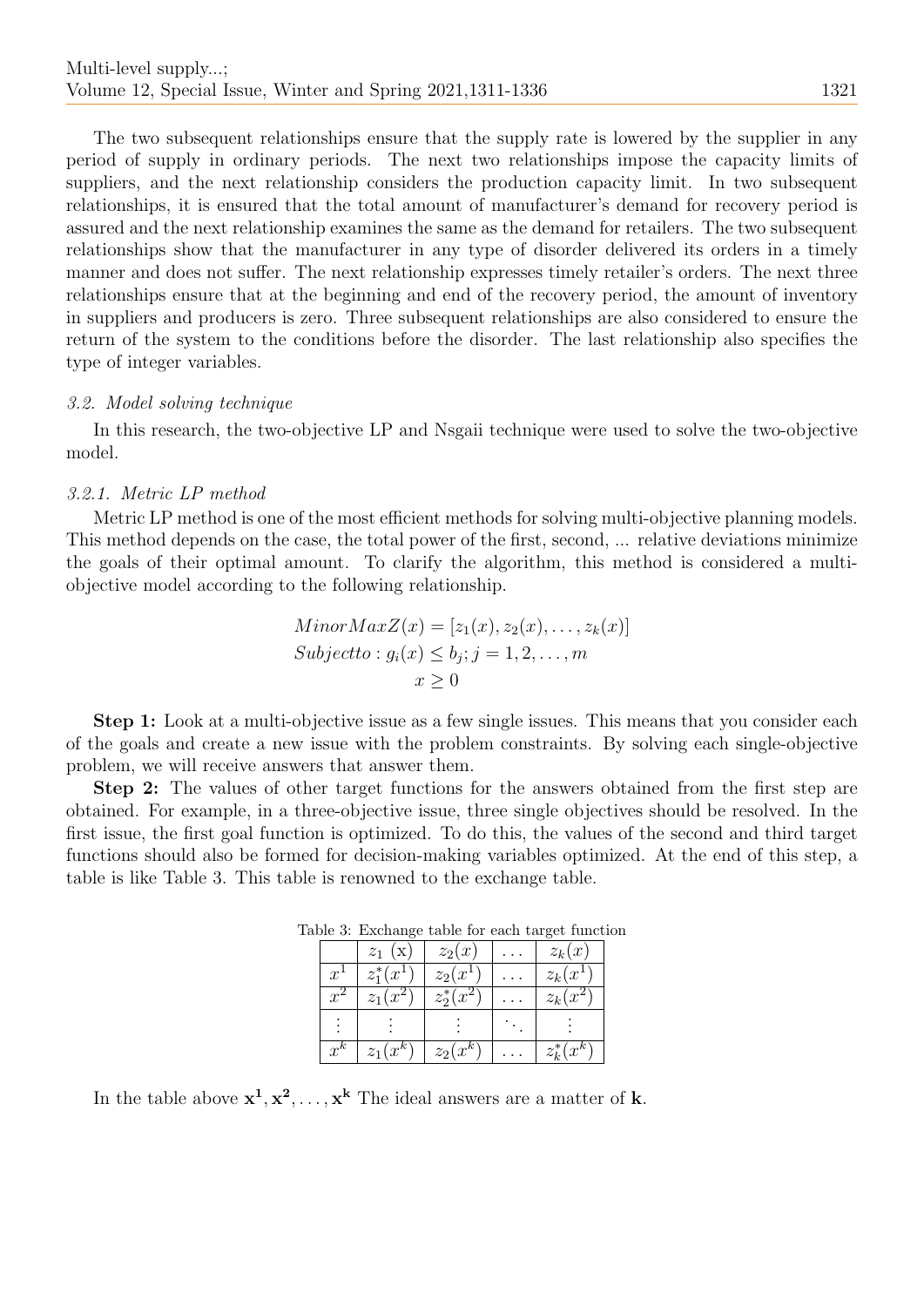Step 3: We calculate the following values of each of the target functions.

$$
Min\gamma = \sum_{i \in B}^{k} S_i \left( \frac{Z_i^* - Z_i}{Z_i^*} \right)^P + \sum_{i \in R}^{k} S_i \left( \frac{Z_i - Z_i^-}{Z_i^-} \right)^P
$$
  
\n
$$
Subject to: g_i(x) \le b_j; j = 1, 2, ..., m
$$
  
\n
$$
x_i \ge 0
$$

In the above relationship whatever the larger  $\gamma$ , the extent that the target functions totaled its optimal amount.  $\gamma =$  Also, in the above relationship,  $S_i$  is the weight of the *i* function. Total weight functions are equal to one. In this target function, the B collection represents the Max target functions and the  $\bf R$  collection represents the set of Min target functions.  $\bf P$  is power and is normal. For different values of P, pareto replies are formed.

#### 3.2.2. NSGaii technique

This algorithm has become a multi-objective algorithm with a multi-objective algorithm, which instead of finding the best answer, provides a set of best answers that are known as Pareto Front. These two operators are:

- 1. The operator allocates a criterion for superiority (rating) based on unclassified sorting to population members.
- 2. The operator holds the diversity of the answer among equal answers.

The NSGAII technique steps are as follows:

#### 1- Production of initial response and structure of chromosomes

For variables of activity number and variables, the initial response is generated randomly. As a result, the structure of the chromosomes is the size of matrix structures with the size of the number of activities, which departments express the variables of the problem. The symbolic form of chromosomes is presented below.

Structure and how to generate random chromosomes

The three chromosomes are defined as follows for each answer. For example, consider a problem with 3 distribution center candidates  $(M)$ , 10 demand points (node)  $\) N$  and 6 cars  $(K)$ .

Node chromosome and distribution center: Launching or not launching distribution centers and nodes assigned to each distribution center with the help of this chromosome at the beginning of the horizon. For example, above the permutation of M+N numbers is used as follows: In the above

| <b>.</b> | - 33 |  |  |  |  |  |  |
|----------|------|--|--|--|--|--|--|
|          |      |  |  |  |  |  |  |
|          |      |  |  |  |  |  |  |

chromosome, numbers 1 to N represent the number of demand and numbers  $N + 1$  to  $N + M$ represent the number of distribution centers. For example, numbers 11, 12 and 13 respectively represent the distribution center number 1, 2 and 3. The points that are distributed before each center are actually devoted to the distribution center. Note that the last in the chromosome should be filled by the distribution center number. According to the above chromosome:

To the distribution center number 1, 6 nodes, not assigned to the distribution center number 2, 4 nodes and to the distribution center number 3 nodes for visit. Failure to assign nodes to a distribution center means its lack of launch. It is observed that by defining the high chromosome, all modes of launching distribution centers and allocation of nodes can be displayed.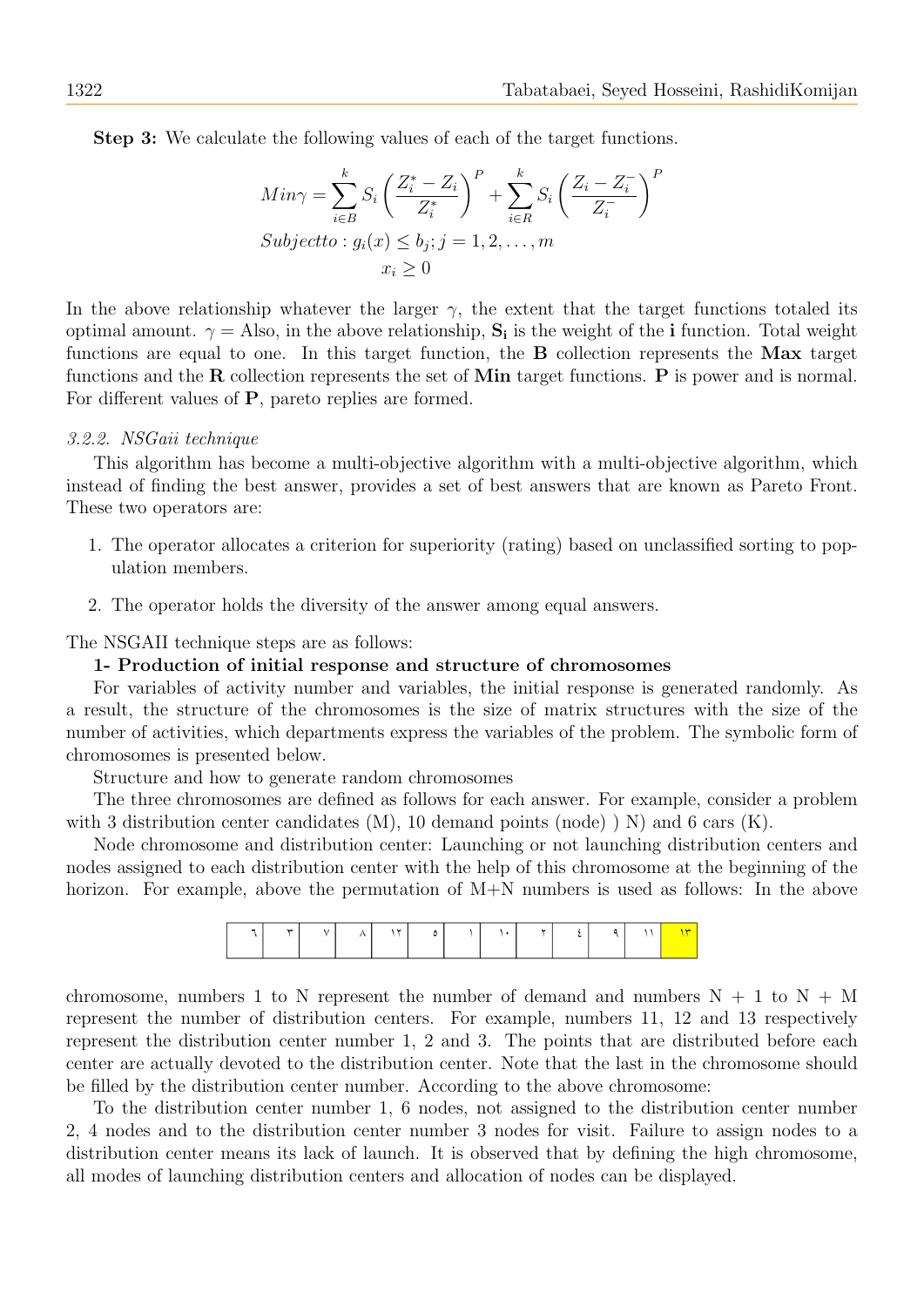| Distribution Center | Visited points |  |  |  |  |  |  |  |
|---------------------|----------------|--|--|--|--|--|--|--|
|                     |                |  |  |  |  |  |  |  |
|                     |                |  |  |  |  |  |  |  |
|                     |                |  |  |  |  |  |  |  |

Testing the capacity center of the distribution center: For each distribution center, the restrictions are examined. If the values assigned to a distribution center of its capacity, the last node dedicated to the distribution center is covered by the next distribution center. For example, suppose that the above issue is the total demand for nodes of 6, 3, 7 and 8 in the first period of the capacity of the distribution center number 2. In this case, nodes number 8 are assigned to the first distribution center and the node chromosome and the distribution center are rewritten below.

| $\sim$ | $\mathbf{A}$ |  |  |  |  |  | ست |
|--------|--------------|--|--|--|--|--|----|
|        |              |  |  |  |  |  |    |

If the capacity constraint of the distribution center is violated, the process continues, so that specific values are not exited any distribution center than its capacity. Due to the non-existent process of demand in the following periods, if the limit applies to the first time period, so in the following periods will be observed.

Car chromosome and distribution center: Use or non-use of cars and how they allocate in the chromosom. The values of this chromosome can be changed for each period of time (day). For this chromosome, the permutation of numbers of 1 to  $M + K$  is used as below.

To allocate cars, the distribution centers are used from the chromosome. In the chromosome above, numbers larger than K represent the distribution center number. As the above chromosome is the allocation of cars in the form below.

| Distribution center | $\operatorname{car}$ |  |  |  |  |
|---------------------|----------------------|--|--|--|--|
|                     |                      |  |  |  |  |
|                     |                      |  |  |  |  |
|                     |                      |  |  |  |  |

It is observed that the third car is not dedicated to any active distribution centers. In fact, the third car based on the chromosome is not purchased. Knot chromosome and car: Routing and sequencing of nodes visited by this chromosome. The values of this chromosome can be changed for each time period (day). To produce this chromosome, the following process is used.

# 4. Research findings

# 4.1. Model validation

In this section, in order to investigate the application of the proposed algorithm for solving the design model, a small dimensional issue includes a supply chain with three suppliers, a manufacturer and three retailers, each of the parameters of each of these parameters to describe the table Below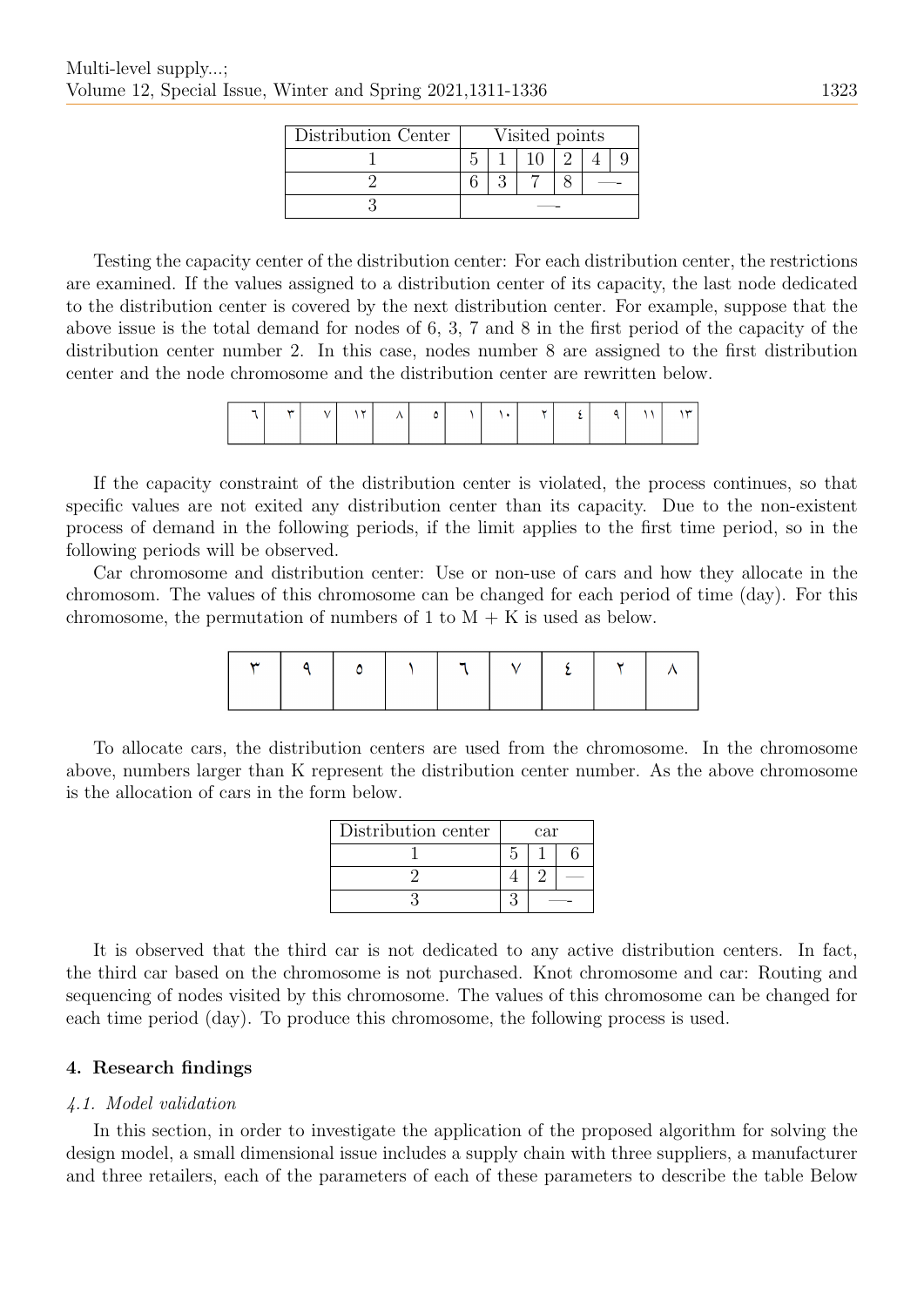is considered. The parameters provided in this section are based on the occurrence of the supplier. In order to measure the validity of the model and obtain awareness of the correct and acceptable solution, this problem has been solved in two ways in the GAMS software and the NSGA II algorithm.

|     | retail seller |     | parameter |      | Produce   Produce |     | Supplier |     |        |
|-----|---------------|-----|-----------|------|-------------------|-----|----------|-----|--------|
|     |               |     | Ð         |      | s                 |     |          |     |        |
| 131 |               | !39 |           | 3950 |                   | 377 | 361      | 327 |        |
|     |               |     |           |      |                   |     |          |     |        |
|     |               |     |           |      |                   | 338 | 315      | 340 | $DM_s$ |
|     |               |     |           |      |                   |     |          |     |        |

Table 4: Problem input parameters

In this section, according to the program written in GAMS and connecting to Excel, at first, the issue is called from the Excel file with OLE functions and then all the examples of the examples we solve as a result in the file. Excel is saved again. In this regard, the customer code is written in some way that all examples can be solved with all numbers. Below are the general description of the Excel file listed. Then the model is solved for 100 examples with random data. These experimental issues were generated by producing random data for parameters, the amount of supply before the occurrence of the disorder and the length of the disturbance period, which is presented in Table 5 parameters to produce random data scales:

Which ultimately uses solving by the GAMS method, the final answer is shown in Figure 2.



Figure 3: Pareto chart of problem solving in small dimensions with GAMS

Because the issue is to optimize the cost of recovery at the time of disorder. Therefore, the complexity of solving and algorithms is important and the number of parameters and their range is not important to this issue. Because we provide a general algorithm to solve all the issues in this mathematical model, so the number of parameters is not important, but it's important to compare the algorithm and method to solve all the issues from that class. Can be used.

Due to it, it is observed in a hundred and fifty repetition times to optimized answers that will remain constant with more frequent frequency. The decision maker, by choosing any of the nondefeated responses, will have a collection of unique answers that the recovery program is determined after the disorder accordingly. Figure 3 shows optimal answers in this section.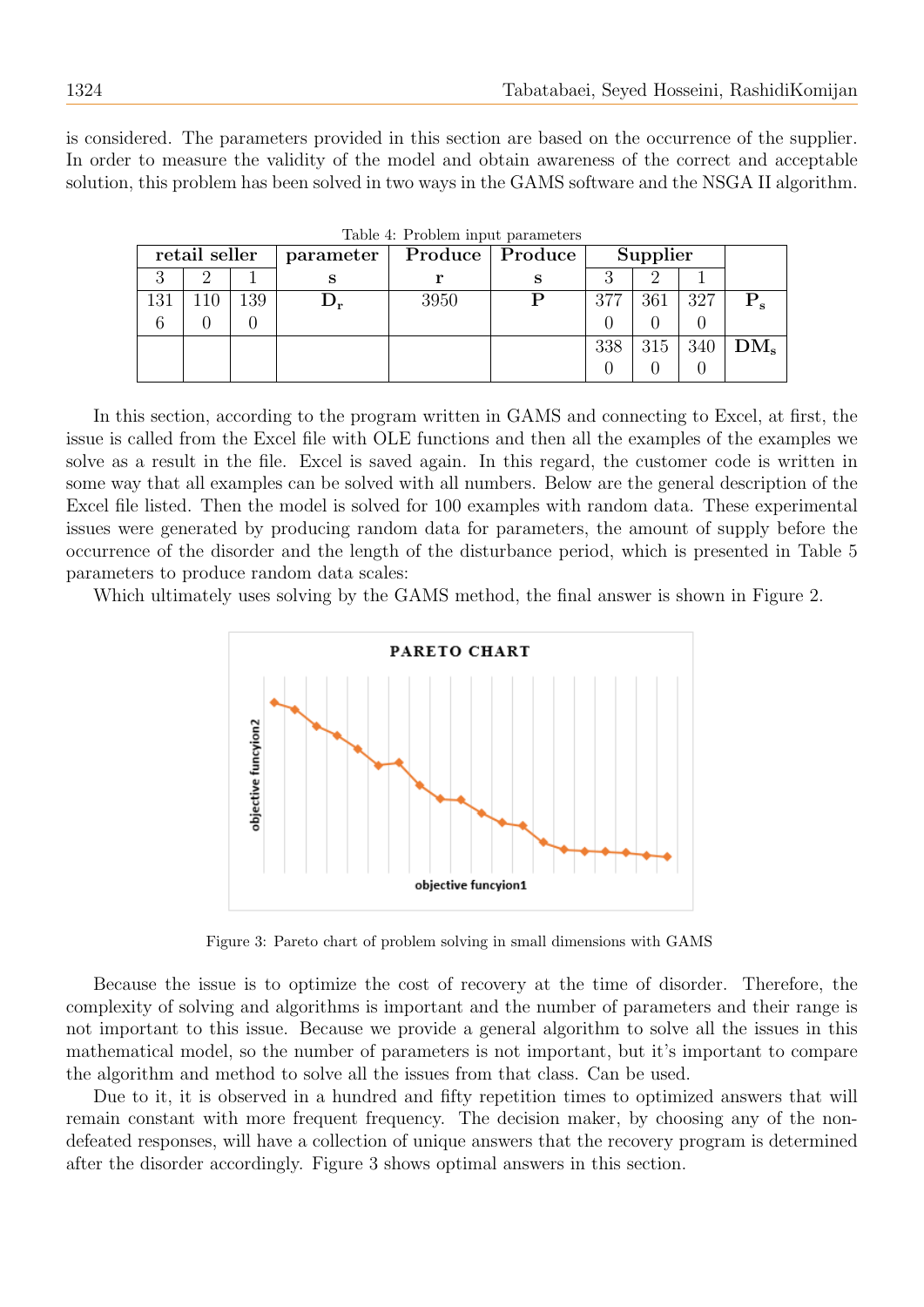|                  | retail seller    |                  | parameter                 | Produce              | Produce                  |                   | Supplier          |                  |                                    |
|------------------|------------------|------------------|---------------------------|----------------------|--------------------------|-------------------|-------------------|------------------|------------------------------------|
| $\overline{3}$   | $\overline{2}$   | $\mathbf{1}$     | ${\bf S}$                 | $\mathbf{r}$         | $\mathbf s$              | $\overline{3}$    | $\overline{2}$    | $\overline{1}$   |                                    |
| $\overline{1}$   | $\overline{1}2$  | $\overline{9}$   | $A_{r}$                   | [195 380]            | AS                       | $\overline{[26]}$ | $\overline{16}$   | [85]             | $A_{s}$                            |
| $\boldsymbol{0}$ | 59               | 65]              |                           |                      |                          | $\boldsymbol{0}$  | $\bf 5$           | 420]             |                                    |
| 50]              |                  |                  |                           |                      |                          | 580]              | 490]              |                  |                                    |
|                  |                  |                  |                           |                      |                          | $[16]$            | $[17]$            | $[10]$           | $AO_s$                             |
|                  |                  |                  |                           |                      |                          | $\boldsymbol{0}$  | $\overline{5}$    | $\boldsymbol{0}$ |                                    |
|                  |                  |                  |                           |                      |                          | 590]              | 530]              | 440]             |                                    |
| [4]              | $\overline{[3]}$ | [4]              | $\overline{H_r}$          | $\overline{[5\ 12]}$ | $\overline{\mathbf{H}}$  | $\overline{[3]}$  | [4]               | $\overline{[5]}$ | $H_{\rm s}$                        |
| 9]               | 12               | 10 <sup>1</sup>  |                           |                      |                          | 10 <sup>1</sup>   | 13]               | 15               |                                    |
|                  |                  |                  |                           |                      |                          | $\overline{[3]}$  | $[4]$             | $\overline{5}$   | $HM_s$                             |
|                  |                  |                  |                           |                      |                          | 10]               | 13]               | 15]              |                                    |
| $[1$             | $\overline{15}$  | $\overline{12}$  | $\mathbf{B}_\mathbf{r}$   | [10 80]              | $\overline{\mathrm{BM}}$ | $[15]$            | $[12]$            | $\overline{10}$  | $\overline{B_s}$                   |
| $\overline{3}$   | 78]              | 75]              |                           |                      |                          | 100               | 85                | 90               |                                    |
| 72]              |                  |                  |                           |                      |                          |                   |                   |                  |                                    |
|                  |                  |                  |                           |                      |                          | [15]              | $\bar{[}12$       | $\overline{10}$  | $BM_s$                             |
|                  |                  |                  |                           |                      |                          | 100]              | 85]               | 90               |                                    |
|                  |                  |                  |                           |                      |                          | $\overline{25}$   | $\overline{20}$   | $\boxed{15}$     | $\overline{\mathrm{L}}_\mathrm{s}$ |
|                  |                  |                  |                           |                      |                          | 140]              | 105               | 100]             |                                    |
| [5               | $\overline{55}$  | $\overline{45}$  | $\overline{\mathrm{L_r}}$ | [30 100]             | LM                       | $\overline{[25]}$ | $\overline{[20]}$ | $\overline{15}$  | $\overline{\text{LM}_s}$           |
| $\boldsymbol{0}$ | 130]             | 120]             |                           |                      |                          | 140               | $105\,$           | 100              |                                    |
| 90               |                  |                  |                           |                      |                          |                   |                   |                  |                                    |
|                  |                  |                  |                           |                      |                          |                   |                   | $[\xi$           | $TS_d$                             |
|                  |                  |                  |                           |                      |                          |                   |                   | $\mathbf{T_{s}}$ |                                    |
|                  |                  |                  |                           |                      |                          |                   |                   | $\overline{[0]}$ | $\mathbf{q}_{\mathrm{s}}$          |
|                  |                  |                  |                           |                      |                          |                   |                   | $Q_{\rm s}]$     |                                    |
|                  |                  | 160              |                           |                      |                          |                   |                   |                  |                                    |
|                  |                  |                  |                           |                      |                          |                   |                   |                  |                                    |
|                  |                  | 155              | ¥                         |                      |                          |                   |                   |                  |                                    |
|                  |                  | 150              |                           |                      |                          |                   |                   |                  |                                    |
|                  |                  | 145              |                           |                      |                          |                   |                   |                  |                                    |
|                  |                  | Objective<br>140 |                           | ₩                    |                          |                   |                   |                  |                                    |

Table 5: Parameters range to generate random data



Figure 4: Optimal answers by considering the situation

In order to investigate the approach used in this study, the assumptions of sample issues were used. The present study was solved from two methods of solving in Gutt software and multi-objective genetic solving method in MATLAB software, which was solved by the first method showing the validity of the model and the results of the implementation of the frequency algorithm. Solving by the exact method for a problem with a small sample is possible and it is not possible to solve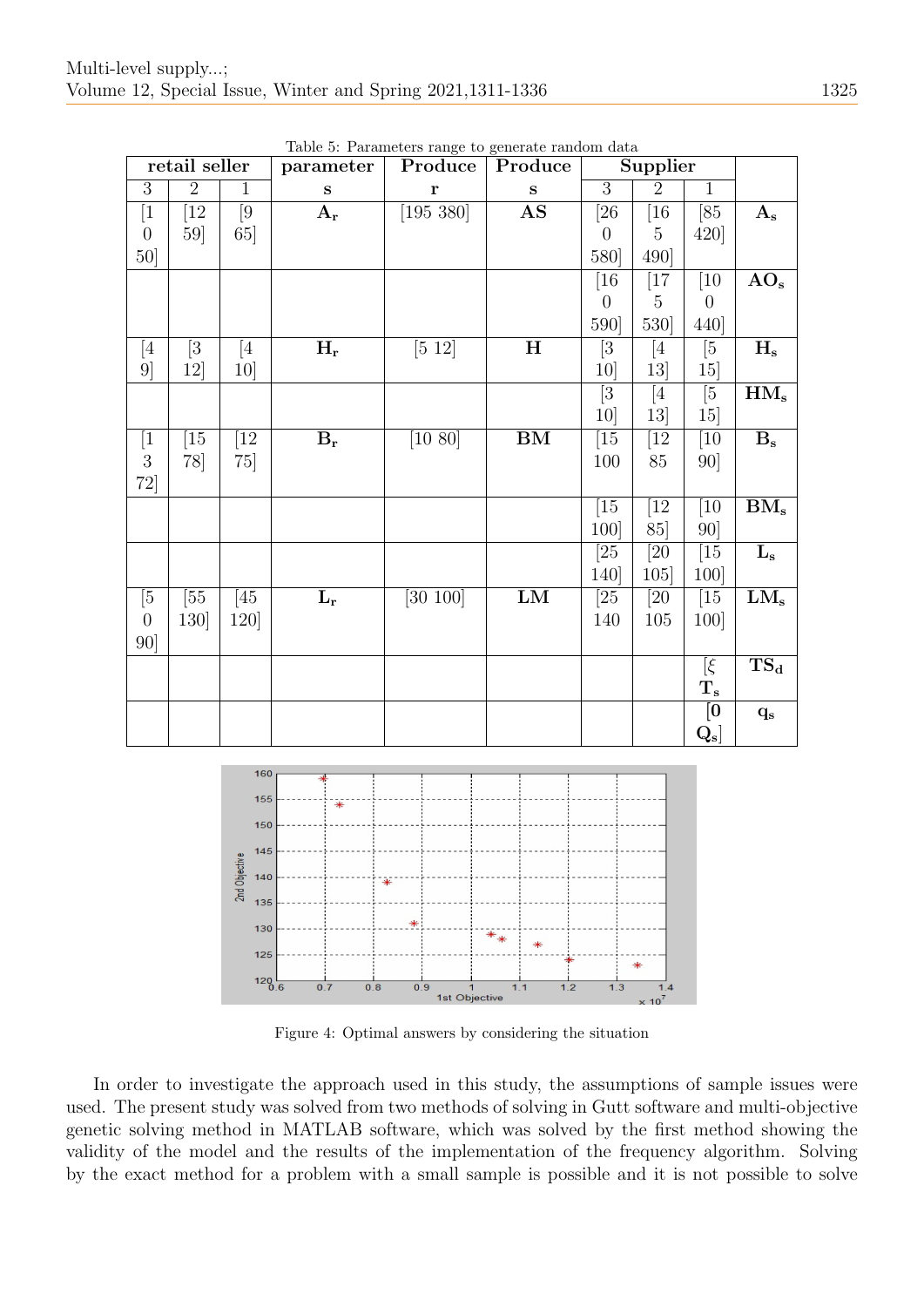the model for large issues in the real world because it is significant to solve a small problem with GAMS software. While solving the model by MATLAB software, using the genetically lower genetic algorithm, it has been removed and allowed in solving a larger scale (Table 6).

The following chart represents this issue. As shown below, by changing the first target function, the second target function moves in the opposite direction. This means that by increasing the value of the first target function, indicating the manufacturer's costs, the second target function, which represents the cost and retail costs, decreases. This process is also reversed. That is, by reducing the cost of production costs, retail sales costs and supply. Although the ratio of these changes is not the same and the ratio of changes is nonlinear, but nevertheless shows the conflict between goals. This point is to confirm the hypothesis of the researcher than several objects of the problem, and that goals are in conflict.



Figure 5: Analysis of the process of changes in the first target function and the second target function

Regarding the two objectives of the model, we solve by using a weighted metric method and considering weight for each of the goals. By default, the Metric LP model considers 0.5 for each of the functions of the goals and calculates the model in power. In order to verify other results, in the following functions were given from zero to 100. This means that total weight 1 was calculated with different ratios.

|  |  |  |  | <b>W1</b>   $0/55$   $0/45$   $0/5$   $0/4$   $0/7$   $0/3$   $0/6$   $0/65$ |
|--|--|--|--|------------------------------------------------------------------------------|
|  |  |  |  | <b>W2</b>   $0/45$   $0/55$   $0/5$   $0/6$   $0/3$   $0/7$   $0/4$   $0/35$ |

Based on the results, according to the status and importance of two objectives, the target function will be decided. The results are in accordance with the following tables.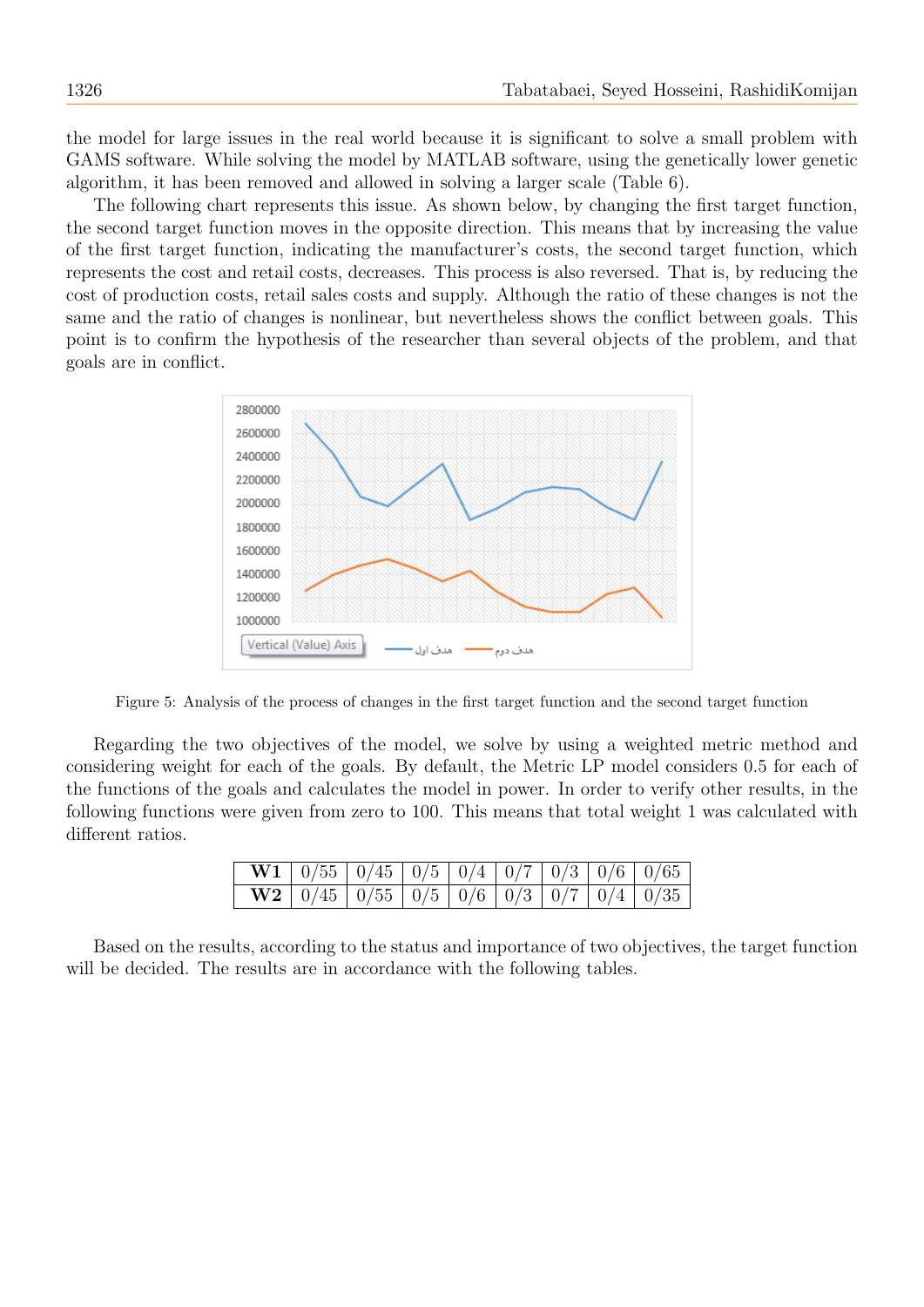Table 6: Problem input parameters

|                                                         |                                         |     |                                                      |                     |                |                 |                |  |           |    |                           | тарк о. т горкиг трас раганкеств |  |                                         |       |    |       |                    |                 |                 |               |  |
|---------------------------------------------------------|-----------------------------------------|-----|------------------------------------------------------|---------------------|----------------|-----------------|----------------|--|-----------|----|---------------------------|----------------------------------|--|-----------------------------------------|-------|----|-------|--------------------|-----------------|-----------------|---------------|--|
| Percentage of deviation                                 | The value of the second target function |     | The value of the first target function               |                     |                |                 |                |  |           |    |                           |                                  |  |                                         |       |    |       |                    |                 |                 |               |  |
|                                                         |                                         |     | $\overline{\mathbf{NSGGA} \mathbf{NSG} \mathbf{GA}}$ |                     |                |                 |                |  |           |    |                           |                                  |  |                                         |       |    |       |                    |                 |                 |               |  |
|                                                         |                                         |     | $A-II MS A-II$                                       | MS                  |                |                 |                |  |           |    |                           |                                  |  |                                         |       |    |       |                    |                 |                 |               |  |
| 0000                                                    | 1263 1263 2684                          |     |                                                      | 2568                | 6              | $5\overline{)}$ | 3              |  | 2 45 26 3 | 15 | 40                        | 20                               |  | 6 325 0031                              | 25    | 25 | 23    | $\left 25\right $  | 2               | 6               | 241 327 1     |  |
| $ 1/0 \text{ \%}  255   254   425.5$                    |                                         |     |                                                      | 425                 |                |                 |                |  |           |    |                           |                                  |  | /0                                      |       |    |       |                    |                 |                 |               |  |
| 0000                                                    | 1236 1263 2435                          |     |                                                      | 2435                | $\overline{7}$ | 6 <sup>1</sup>  | 2              |  |           |    | 3  58 28   5  65   45     | 36                               |  | 3 285 0026                              | 35    | 62 | 25    | 26                 | $\overline{3}$  | $5\overline{)}$ | 287 310 2     |  |
| $2/0 \, \%$ 543 542                                     |                                         |     | 266                                                  | $267\,$             |                |                 |                |  |           |    |                           |                                  |  | /0                                      |       |    |       |                    |                 |                 |               |  |
| 0000 1250 1250 2070                                     |                                         |     |                                                      | $\overline{2070}$   | 6              | $5\overline{)}$ | 3              |  |           |    | 1 56 63 3 63 68           | 25                               |  | 8 269 0036                              | 40    | 63 | 26    | 24                 | $\overline{6}$  | 6               | 203 150 3     |  |
| $ 1/0\sqrt[{\infty}]{360.8} \,361\, $<br>0000 1236 1236 |                                         |     | 367<br>1986                                          | 368                 | 8              | 6               | $\overline{2}$ |  |           |    |                           | 40                               |  | /0                                      | 45    | 67 | 47    | $\overline{23}$    | $5\,$           | 8               | 206 168 4     |  |
| $ 1/0 \; \%$ 411.5 412                                  |                                         |     | 211                                                  | $1986\,$<br>$210\,$ |                |                 |                |  |           |    | 3 65 45 6 52 63           |                                  |  | 5 315 0053<br>/0                        |       |    |       |                    |                 |                 |               |  |
| $\overline{0000}$ 1150 1150                             |                                         |     | 2163                                                 | 2163                | 6              | $\overline{7}$  | $\overline{2}$ |  |           |    | 2  75 57  3  64  54       | 79                               |  | 4 364 0016                              | 47    | 58 | 46    | $\left 25\right $  | $6\phantom{.}6$ | 6               | 265 175 5     |  |
| $2/0$ % 366 367 244.5                                   |                                         |     |                                                      | $245\,$             |                |                 |                |  |           |    |                           |                                  |  | /0                                      |       |    |       |                    |                 |                 |               |  |
| 0000                                                    | 1246 1246                               |     | 2348                                                 | 2348                | 5              | 8               | 3 <sup>1</sup> |  | 4 68 63 5 |    | 52 59                     | 72                               |  | 6 425 0071                              | 58    | 59 | 12    | $\left  63\right $ | 8               |                 | 12 237 342 6  |  |
| $3/0 \%$ 236 235                                        |                                         |     | 719                                                  | 721                 |                |                 |                |  |           |    |                           |                                  |  | /0                                      |       |    |       |                    |                 |                 |               |  |
|                                                         | 0000   1168   1168   1863               |     |                                                      | 1863                | 6              | 6 <sup>1</sup>  | 4              |  |           |    | $\boxed{2 85 26 2 57 57}$ |                                  |  | 68 9 469 0072 64 26 25                  |       |    |       | 24                 | $\overline{7}$  |                 | 10 258 452 7  |  |
| $1/0 \; \%$ 359                                         |                                         | 360 | 235                                                  | 236                 |                |                 |                |  |           |    |                           |                                  |  | /0                                      |       |    |       |                    |                 |                 |               |  |
|                                                         | 0000   1254   1254   1963               |     |                                                      | 1963                | 5              | 5 <sup>5</sup>  | $\overline{2}$ |  |           |    | 3 86 34 3 60 68           |                                  |  | 64 8 478 0063                           | 53    |    | 24 26 | 27                 | $6\phantom{.}6$ |                 | 4 342 486 8   |  |
| $2/0$ % 862 863 745.8                                   |                                         |     |                                                      | 746                 |                |                 |                |  |           |    |                           |                                  |  | /0                                      |       |    |       |                    |                 |                 |               |  |
| 0000                                                    |                                         |     | 1325 1325 21028 21028                                |                     | 6              | 6 <sup>1</sup>  | 3              |  | 2 82 43 5 |    | 36 62                     | 25                               |  | $\left 5\right 429$ $\left 0051\right $ | 57 28 |    | 28    | $\overline{28}$    | $\overline{4}$  | 8               | 345 427 9     |  |
| $3/0$ % 648 647 846.25<br>0000                          | 1256 1256 2150                          |     |                                                      | 846<br>2150         | $\overline{4}$ | $\overline{4}$  | $\overline{2}$ |  |           |    | 4 46 45 3 38 64           | 56                               |  | /0<br> 5 268 0023                       | 59    | 23 | 36    | 65                 | $6\phantom{.}6$ | 3               | 362 236 10    |  |
| $2/0$ % 348 349                                         |                                         |     | 366                                                  | 367                 |                |                 |                |  |           |    |                           |                                  |  | /0                                      |       |    |       |                    |                 |                 |               |  |
| 0000   1230   1230   2130                               |                                         |     |                                                      | 2130                | 6              | 5 <sup>5</sup>  | 3              |  |           |    | 3 52 62 4 42 63           | 58                               |  | 6 381 0018                              | 86 25 |    | 34    | 81                 | $6\phantom{.}6$ | 8               | 238 461 11    |  |
| $3/0 \%$ 216 215                                        |                                         |     | 688                                                  | 687                 |                |                 |                |  |           |    |                           |                                  |  | /0                                      |       |    |       |                    |                 |                 |               |  |
| $0000 \mid 1240 \mid 1240 \mid$                         |                                         |     | 1976                                                 | 1976                | 5              | 6 <sup>1</sup>  | $\overline{2}$ |  |           |    | 3 55 36 6 26 65           | 51                               |  | 82960057                                | 58    | 28 | 50    | 83                 | $\overline{5}$  | 9               | 425 356 12    |  |
| $2/0$ % 233                                             |                                         | 231 | 202                                                  | 201                 |                |                 |                |  |           |    |                           |                                  |  | /0                                      |       |    |       |                    |                 |                 |               |  |
| $0000 \mid 1200 \mid 1200$                              |                                         |     | 1867                                                 | 1867                | 8              | $\overline{4}$  | $\overline{2}$ |  | 2 68 24 5 |    | 29 58                     | 36                               |  | 4 284 0061                              | 23    | 83 | 53    | 36                 | $\overline{4}$  |                 | 14 421 520 13 |  |
| $2/0$ % 367 364 563.8                                   |                                         |     |                                                      | 564                 |                |                 |                |  |           |    |                           |                                  |  | /0                                      |       |    |       |                    |                 |                 |               |  |
| 0000 1238 1238 2367                                     |                                         |     |                                                      | 2367                | 6              | 5 <sup>5</sup>  | 3              |  |           |    | 3   73   25   3   22   86 | 35                               |  | 5 267 0084                              | 36 71 |    | 54    | 26                 | 2               |                 | 12 403 423 14 |  |
| $2/0$ % 641.8 641 541.7                                 |                                         |     |                                                      | 542                 |                |                 |                |  |           |    |                           |                                  |  | $\sqrt{0}$                              |       |    |       |                    |                 |                 |               |  |
| 0000   1236   1236   1986<br>$2/0$ % 411.5 412          |                                         |     | 211                                                  | 1986<br>210         | $\overline{5}$ | 6 <sup>1</sup>  | $\overline{2}$ |  |           |    | 4  70 25   3  15   36     | 38                               |  | 92550083<br>/0                          | 34    |    | 76 57 | 28                 | 3               |                 | 6 326 214 15  |  |
|                                                         |                                         |     |                                                      |                     |                |                 |                |  |           |    |                           |                                  |  |                                         |       |    |       |                    |                 |                 |               |  |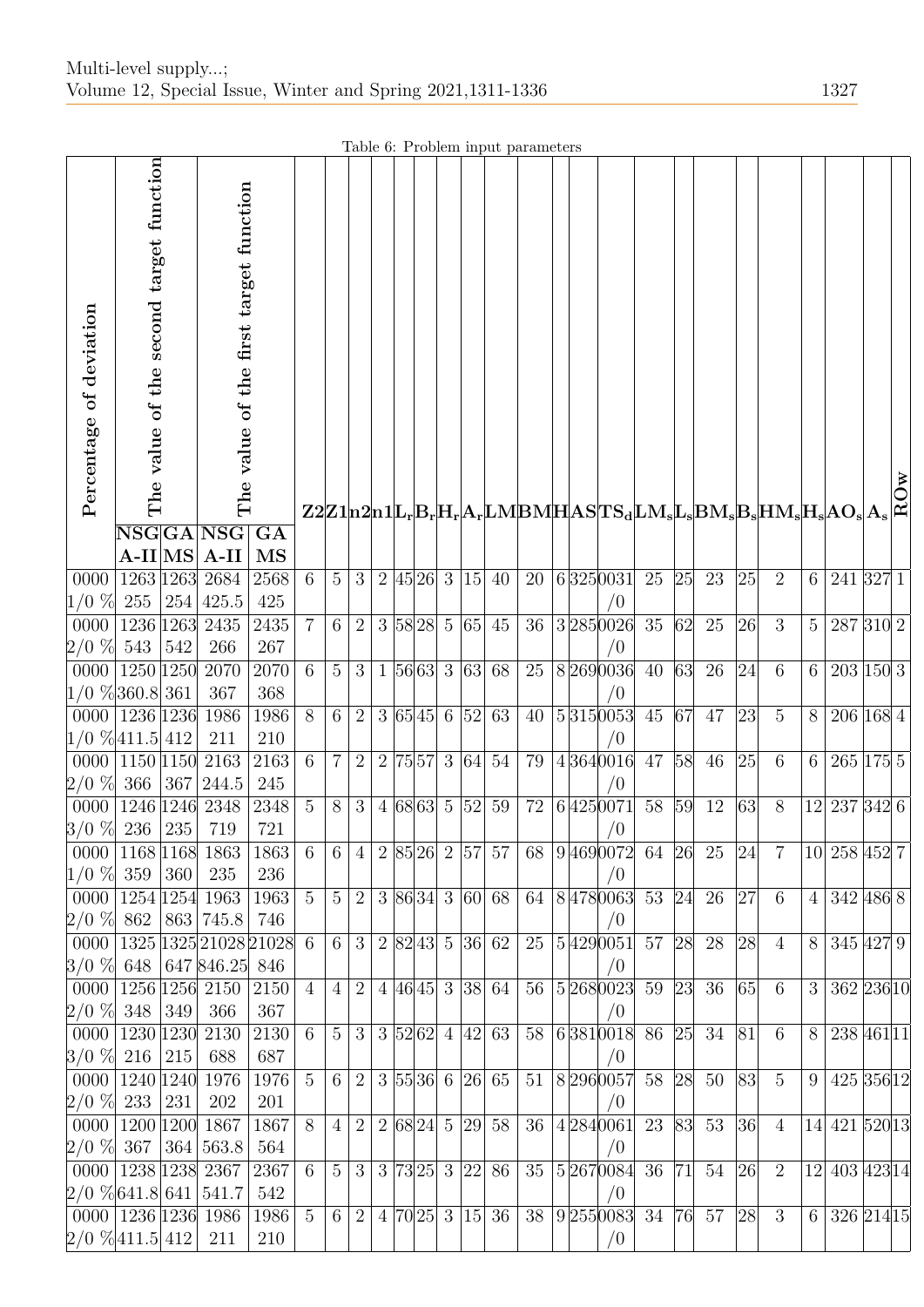|                                     | rable 1. Results of problem solving by Li–MLIRIC include while considering $p-r$ |                 |                  |                 |                 |                  |                  |                 |
|-------------------------------------|----------------------------------------------------------------------------------|-----------------|------------------|-----------------|-----------------|------------------|------------------|-----------------|
| $\overline{\text{W1}}$              | 0/55                                                                             | 0/45            | $\overline{0/5}$ | 0/4             | 0/7             | 0/3              | $\overline{0/6}$ | 0/65            |
| $\overline{\text{W2}}$              | 0/45                                                                             | 0/55            | 0/5              | 0/6             | 0/3             | $\overline{0/7}$ | 0/4              | 0/35            |
| ${\bf A_s}$                         | 236                                                                              | 427             | 486              | 452             | 342             | 175              | 168              | 150             |
| $\overline{{\rm AO}}_{\rm s}$       | 362                                                                              | 345             | 342              | 258             | 237             | 265              | 206              | 203             |
| $H_{\rm s}$                         | 3                                                                                | 8               | $\overline{4}$   | 10              | 12              | 6                | 8                | $6\phantom{.}$  |
| $\overline{\mathrm{HM}}_\mathrm{s}$ | $\overline{6}$                                                                   | $\overline{4}$  | $\overline{6}$   | $\overline{7}$  | $\overline{8}$  | $\overline{6}$   | $\overline{5}$   | $\overline{6}$  |
| $B_{s}$                             | 65                                                                               | 28              | 27               | 24              | 63              | 25               | $\overline{23}$  | 24              |
| $BM_s$                              | 36                                                                               | 28              | 26               | 25              | 12              | 46               | 47               | 26              |
| $\mathbf{L_{s}}$                    | 23                                                                               | 28              | 24               | $\overline{26}$ | 59              | 58               | 67               | 63              |
| $LM_s$                              | 59                                                                               | 57              | 53               | 64              | 58              | 47               | 45               | 40              |
| $\overline{\text{TS}_\text{d}}$     | 0/0023                                                                           | 0/0051          | 0/0063           | 0/0072          | 0/0071          | 0/0016           | 0/0053           | 0/0036          |
| $\mathbf{A}\mathbf{S}$              | 268                                                                              | 429             | 478              | 469             | 425             | 364              | 315              | 269             |
| H                                   | $\overline{5}$                                                                   | $\overline{5}$  | $\overline{8}$   | 9               | 6               | $\overline{4}$   | $\overline{5}$   | 8               |
| $\overline{\mathrm{BM}}$            | $\overline{56}$                                                                  | $\overline{25}$ | 64               | $\overline{68}$ | $\overline{72}$ | 79               | 40               | 25              |
| LM                                  | 64                                                                               | 62              | 68               | 57              | 59              | 54               | 63               | 68              |
| ${\bf A_r}$                         | $\overline{38}$                                                                  | $\overline{36}$ | 60               | $\overline{57}$ | $\overline{52}$ | 64               | $\overline{52}$  | $\overline{63}$ |
| $H_r$                               | $\overline{3}$                                                                   | $\overline{5}$  | $\overline{3}$   | $\overline{2}$  | $\overline{5}$  | $\overline{3}$   | $\overline{6}$   | $\overline{3}$  |
| $\mathbf{B}_{\mathbf{r}}$           | $\overline{45}$                                                                  | $\overline{43}$ | $\overline{34}$  | $\overline{26}$ | $\overline{63}$ | 57               | 45               | $\overline{63}$ |
| $\mathbf{L}_{\mathbf{r}}$           | 46                                                                               | 82              | 86               | 85              | 68              | 75               | 65               | 56              |
| n1                                  | $\overline{2}$                                                                   | $\mathbf{1}$    | 3                | 2               | $\mathbf{1}$    | 3                | $\overline{2}$   | 3               |
| n2                                  | $\overline{2}$                                                                   | $\overline{3}$  | $\overline{2}$   | $\overline{2}$  | $\overline{2}$  | $\overline{2}$   | $\overline{1}$   | $\overline{3}$  |
| Z1                                  | $\overline{5}$                                                                   | $\overline{6}$  | $\overline{5}$   | $\overline{6}$  | $\overline{5}$  | $\overline{6}$   | $6\phantom{.}6$  | $\overline{7}$  |
| $\overline{Z2}$                     | $\overline{8}$                                                                   | $\overline{5}$  | $\overline{4}$   | $\overline{5}$  | 6               | $\overline{5}$   | $6\phantom{.}6$  | $\overline{7}$  |
| LP-Metric func-                     | 0/108                                                                            | $\frac{2}{127}$ | 0/136            | 0/163           | 0/156           | 0/231            | $\sqrt{0/3212}$  | 0/208           |
| tion                                |                                                                                  |                 |                  |                 |                 |                  |                  |                 |
| The value of the                    | 2435267                                                                          | 2356842         | 2364125          | 2236581         | 2306741         | 2150742          | 2200364          | 2163425         |
| first target func-                  |                                                                                  |                 |                  |                 |                 |                  |                  |                 |
| tion                                |                                                                                  |                 |                  |                 |                 |                  |                  |                 |
| The value of                        | 1325752                                                                          | 1234680         | 1263842          | 1150638         | 1234225         | 1321421          | 1335412          | 1263421         |
| the second target                   |                                                                                  |                 |                  |                 |                 |                  |                  |                 |
| function                            |                                                                                  |                 |                  |                 |                 |                  |                  |                 |

Table 7: Results of problem solving by LP-METRIC method with considering  $p=1$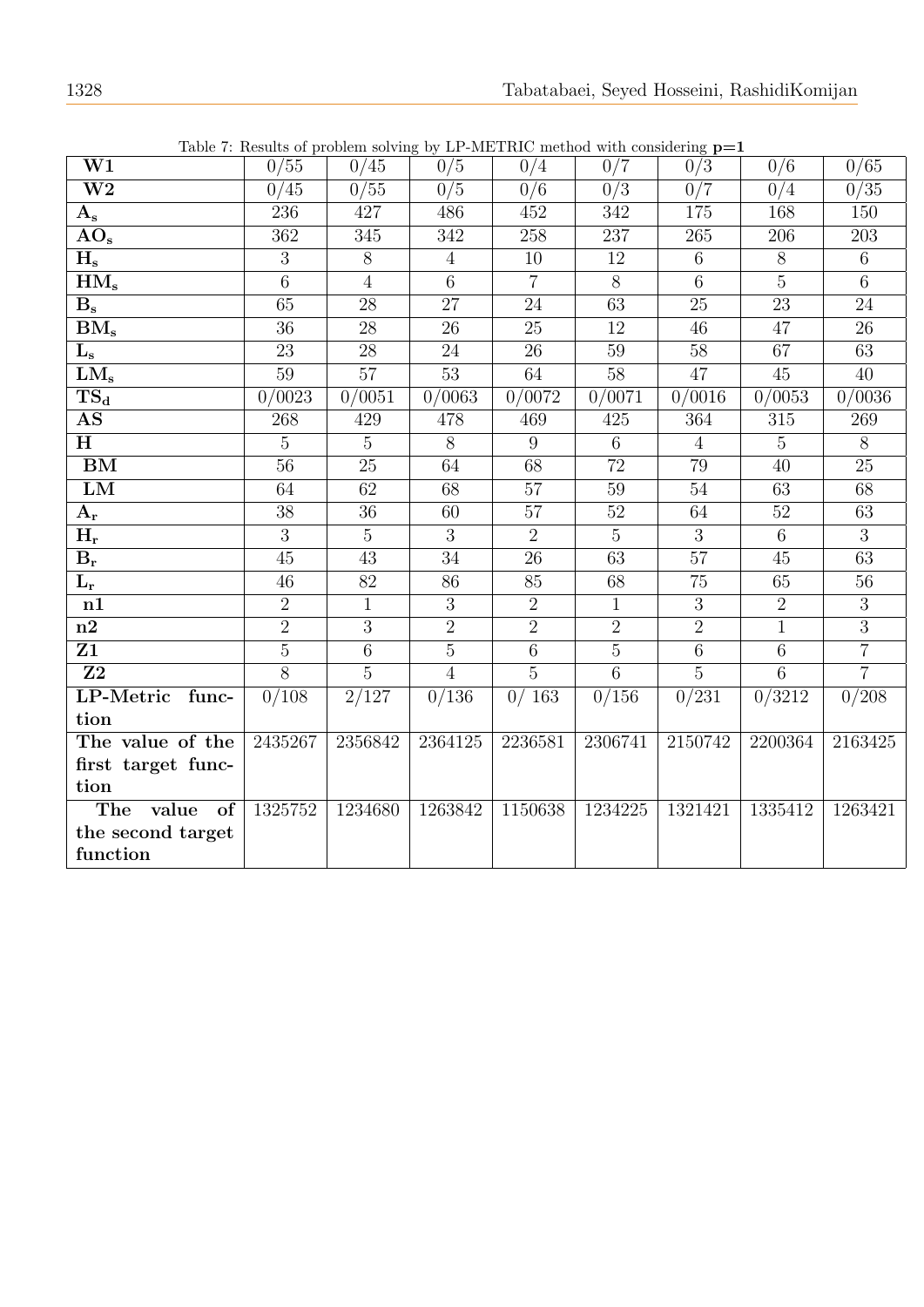|                                 |                 | Lable 6. Results of problem solving by Li -will rate. Internod with considering $p=2$ |                  |                 |                 |                 |                  |                 |
|---------------------------------|-----------------|---------------------------------------------------------------------------------------|------------------|-----------------|-----------------|-----------------|------------------|-----------------|
| $\overline{\text{W1}}$          | 0/55            | 0/45                                                                                  | $\overline{0/5}$ | 0/4             | 0/7             | 0/3             | $\overline{0/6}$ | 0/65            |
| $\overline{\text{W2}}$          | 0/45            | 0/55                                                                                  | 0/5              | 0/6             | 0/3             | 0/7             | 0/4              | 0/35            |
| ${\bf A_s}$                     | 236             | 427                                                                                   | 486              | 452             | 342             | 175             | 168              | 150             |
| $\overline{{\rm AO}}_{\rm s}$   | 362             | 345                                                                                   | 342              | 258             | 237             | 265             | 206              | 203             |
| $\mathbf{H_{s}}$                | 3               | 8                                                                                     | $\overline{4}$   | 10              | 12              | 6               | 8                | 6               |
| HM <sub>s</sub>                 | $\overline{6}$  | $\overline{4}$                                                                        | $\overline{6}$   | $\overline{7}$  | $\overline{8}$  | $\overline{6}$  | $\overline{5}$   | $\overline{6}$  |
| $B_s$                           | 65              | 28                                                                                    | 27               | 24              | 63              | 25              | 23               | 24              |
| $\overline{\mathrm{BM_s}}$      | $\overline{36}$ | 28                                                                                    | 26               | $\overline{25}$ | 12              | 46              | 47               | $\overline{26}$ |
| $\mathbf{L}_{\mathbf{s}}$       | 23              | 28                                                                                    | 24               | 26              | 59              | 58              | 67               | 63              |
| $LM_s$                          | 59              | $\overline{57}$                                                                       | 53               | 64              | 58              | 47              | 45               | 40              |
| $\overline{\text{TS}_\text{d}}$ | 0/0023          | 0/0051                                                                                | 0/0063           | 0/0072          | 0/0071          | 0/0016          | 0/0053           | 0/0036          |
| AS                              | 268             | 429                                                                                   | 478              | 469             | 425             | 364             | 315              | 269             |
| H                               | $\overline{5}$  | $\overline{5}$                                                                        | $\overline{8}$   | 9               | 6               | $\overline{4}$  | $\overline{5}$   | $\overline{8}$  |
| $\overline{\mathrm{BM}}$        | $\overline{56}$ | $\overline{25}$                                                                       | 64               | $\overline{68}$ | $\overline{72}$ | 79              | $\overline{40}$  | $\overline{25}$ |
| $\mathbf{LM}$                   | 64              | 62                                                                                    | 68               | 57              | 59              | 54              | 63               | 68              |
| $A_{\rm r}$                     | $\overline{38}$ | 36                                                                                    | 60               | $\overline{57}$ | $\overline{52}$ | 64              | 52               | $\overline{63}$ |
| $H_r$                           | $\overline{3}$  | $\overline{5}$                                                                        | 3                | 2               | $\overline{5}$  | 3               | $6\overline{6}$  | $\overline{3}$  |
| $B_r$                           | 45              | $\overline{43}$                                                                       | $\overline{34}$  | $\overline{26}$ | $\overline{63}$ | $\overline{57}$ | 45               | $\overline{63}$ |
| $\mathbf{L}_{\mathbf{r}}$       | 46              | $\overline{82}$                                                                       | 86               | 85              | 68              | 75              | 65               | $\overline{56}$ |
| n1                              | $\overline{2}$  | $\mathbf{1}$                                                                          | 3                | 2               | $\mathbf{1}$    | 3               | $\overline{2}$   | $\overline{3}$  |
| n2                              | $\overline{2}$  | $\overline{3}$                                                                        | $\overline{2}$   | $\overline{2}$  | $\overline{2}$  | $\overline{2}$  | $\overline{1}$   | $\overline{3}$  |
| Z1                              | $\overline{5}$  | $6\overline{6}$                                                                       | $\overline{5}$   | $6\,$           | $\overline{5}$  | $6\phantom{.}6$ | $6\phantom{.}6$  | $\overline{7}$  |
| $\overline{{\bf Z2}}$           | $\overline{8}$  | $\overline{5}$                                                                        | $\overline{4}$   | $\overline{5}$  | $\overline{6}$  | $\overline{5}$  | $\overline{6}$   | $\overline{7}$  |
| LP-Metric func-                 | 0/169           | 0/136                                                                                 | 0/152            | 0/169           | 0/141           | $\sqrt{0/218}$  | 0/316            | 0/235           |
| tion                            |                 |                                                                                       |                  |                 |                 |                 |                  |                 |
| The value of the                | 2436263         | 2136525                                                                               | 2201364          | 2151242         | 2307041         | 2236681         | 2361125          | 2346842         |
| first target func-              |                 |                                                                                       |                  |                 |                 |                 |                  |                 |
| tion                            |                 |                                                                                       |                  |                 |                 |                 |                  |                 |
| of<br>The value                 | 1256321         | 1336412                                                                               | 1322361          | 1244225         | 1151038         | 1262842         | 1224680          | 1315740         |
| the second target               |                 |                                                                                       |                  |                 |                 |                 |                  |                 |
| function                        |                 |                                                                                       |                  |                 |                 |                 |                  |                 |

Table 8: Results of problem solving by LP-METRIC method with considering  $p=2$ 

Based on the results, it was found that the values of the metric lp with the same values in different weights and power 1 and 2 are different.

# 4.2. Model sensitivity analysis

To investigate and analyze the sensitivity of the model, appropriate samples from randomized issues have been used in the previous section, so that all parameters were assumed on the middle value of the defined interval and variable variations were designed, which showed the results of the model Can resolve issues. In this section, the sensitivity analysis of the model has been addressed. Sensitivity analysis indicates whether the model works properly? And is the model sensitive to increasing or reducing some parameters?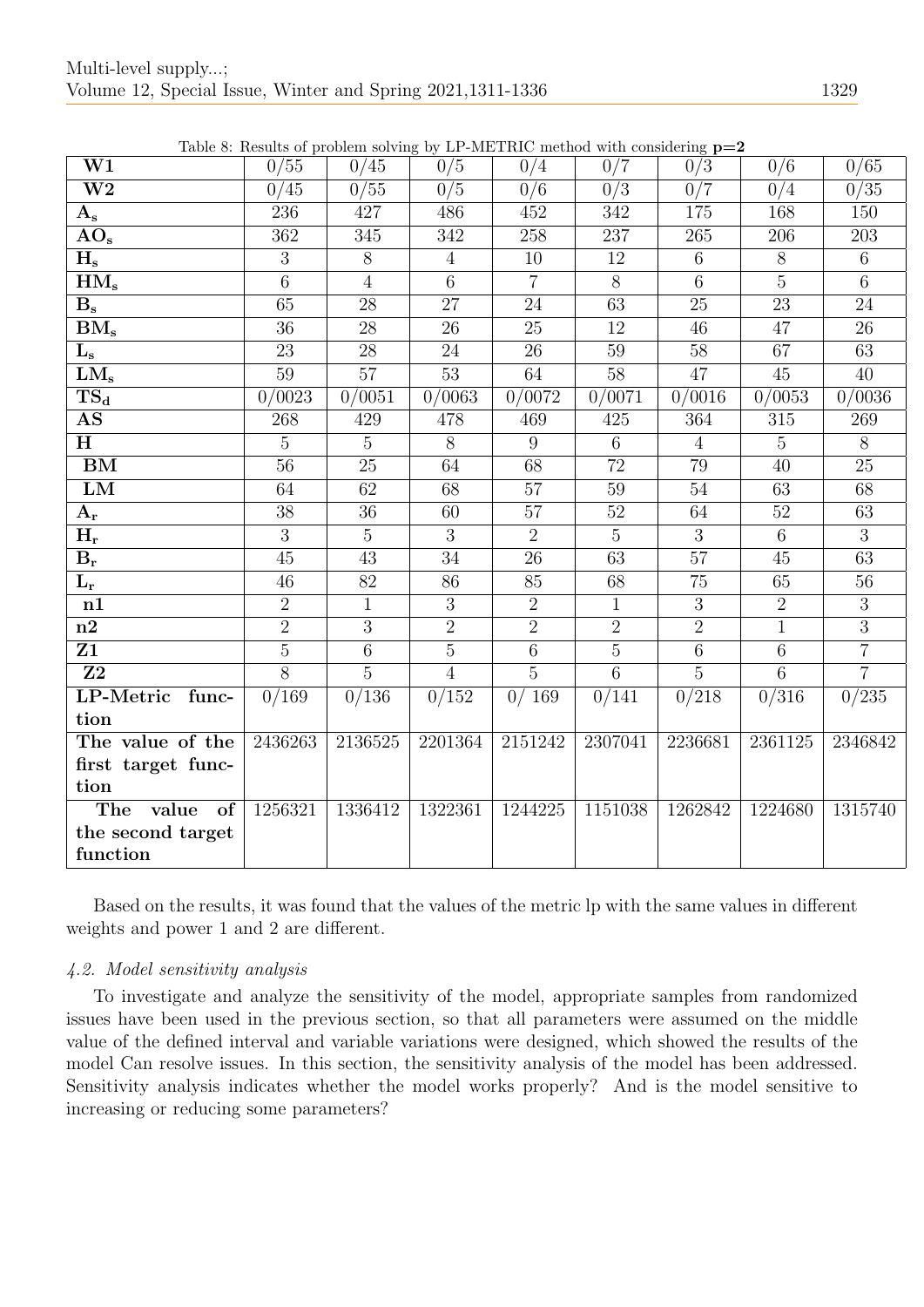

Figure 6: Total recovery cost changes in the first and second target function based on fixed cost change changes

By increasing the fixed cost of retail order in the second target function that has been disturbed, the total recovery fee in the second target function increases and in the second target function, it is almost reduced that the slope of this increase in the second target function is gentle and almost linear and in The first target function is nonlinear. The cause of this behavior can be capacity constraints that, despite the desire of the model, to reduce the number of orderings, due to increasing fixed costs, naturally determines the limitations based on constraints. In the following, the cost of recovery of disruption based on the amount of destroyed commodity due to disturbance and sensitivity of the model has been shown to increase this cost.



Figure 7: Changes for the cost of recovery of disorder based on the amount of destroyed goods in the effect of disorder

The retrieval status of the total cost of supply chain recovery, which includes the sum of the first target function and the second target function, is shown in the following figure according to the amount of disorder. In the event of an increase in the amount of product destruction, the cost of recovery of these two target functions increases with a significant gradient, which has been obvious and predictable. Because it is expected to increase the cost of recovery, manufacturer and retailer of all three.

Another sensitivity analysis that is considered is related to the cost of restoring the target function (manufacturer) and the second target function (supplier and retailer) due to the change in the cost of maintaining inventory in retail that disruption is created.

By reducing the cost of maintenance, the total cost increases. The decreasing process of the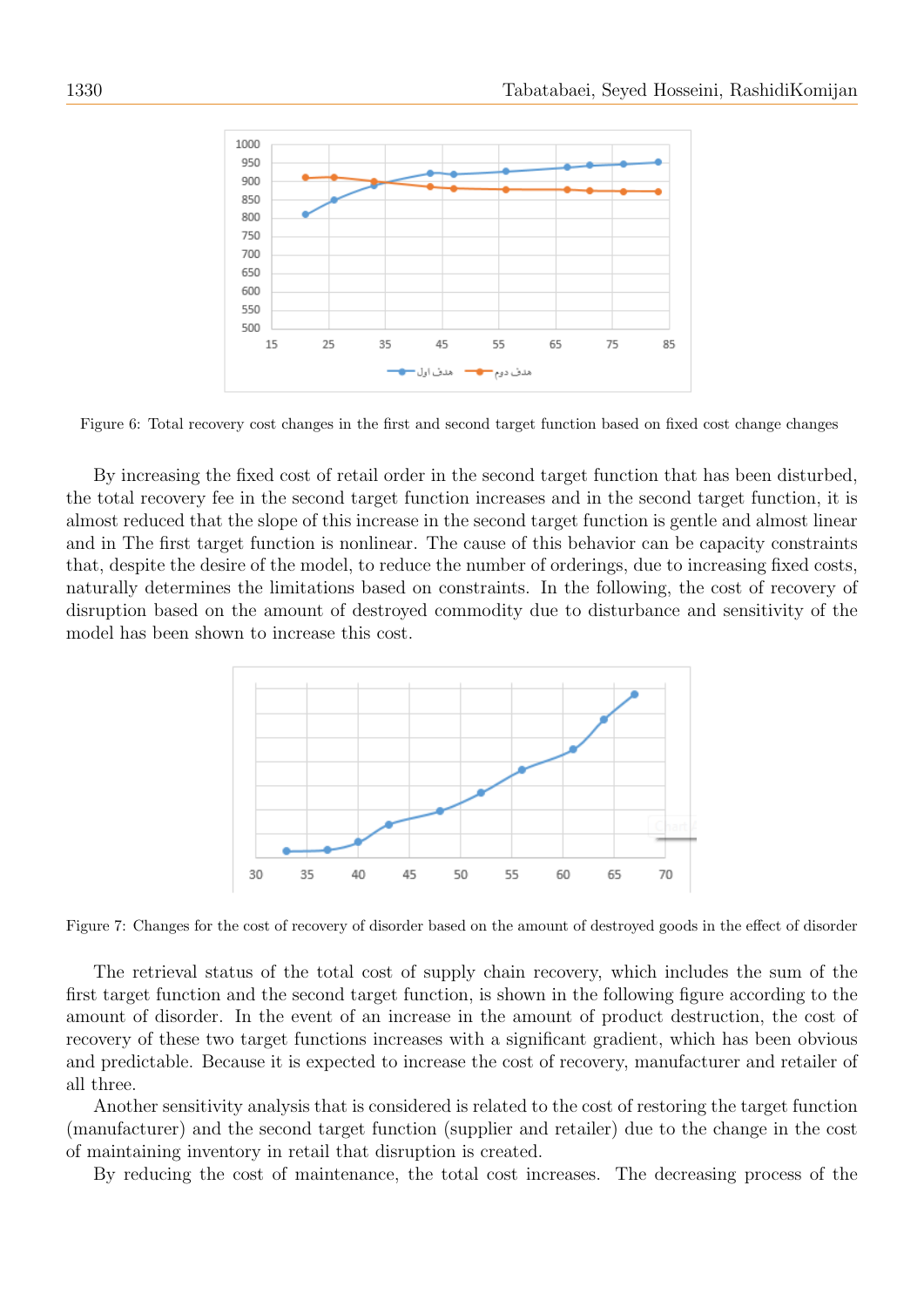

Figure 8: Changes in the cost of retrieval function of the first and second target based on the cost of maintenance cost of inventory in disrupted retailers

second target function, although it is not a sharp slope and is almost linear, but a significant point. This process is very small in the first target function. In total, the cost of recovering the whole supply chain is similar to the second target function. This chart suggests that in the presented model, the focus of its chain behavior and its decisions are based on inventory, and as shown before, the number of recovery courses is low. Therefore, the importance of maintenance costs in deciding more than other types.

# 4.3. Real issue of Iran Khodro

In this section, in order to solve the multilevel supply chain recovery problem, after disturbance in the Iranian supply chain, a real issue of supplier disorder in the Iranian supply chain has been investigated.

Undoubtedly, one of the reasons that made the market component is inflamed, the problems associated with sequesters, as well as the arrival of pieces to the country. In the case of plugs and obstacles in the supply of raw materials, these problems have caused the components required for production lines as well as supplying part of the market needs. One of the main problems in delivering automated vehicles, many of which are ready to be delivered, but there are parts in the gearbox that domestic suppliers should supply it, but one of the components that the company worked with. The piece has been shortened and has acted on the delivery of essential parts for several reasons. This disability has disrupted the entire supply chain of Iran, which is more accurately modeled in this section, with the proper response to disruption. In the following, by studying more detailed information from this chain, providing a retrieval program. The supply chain data studied is presented in the following tables. Corporate names have been removed for Iran's Iran-based reasons.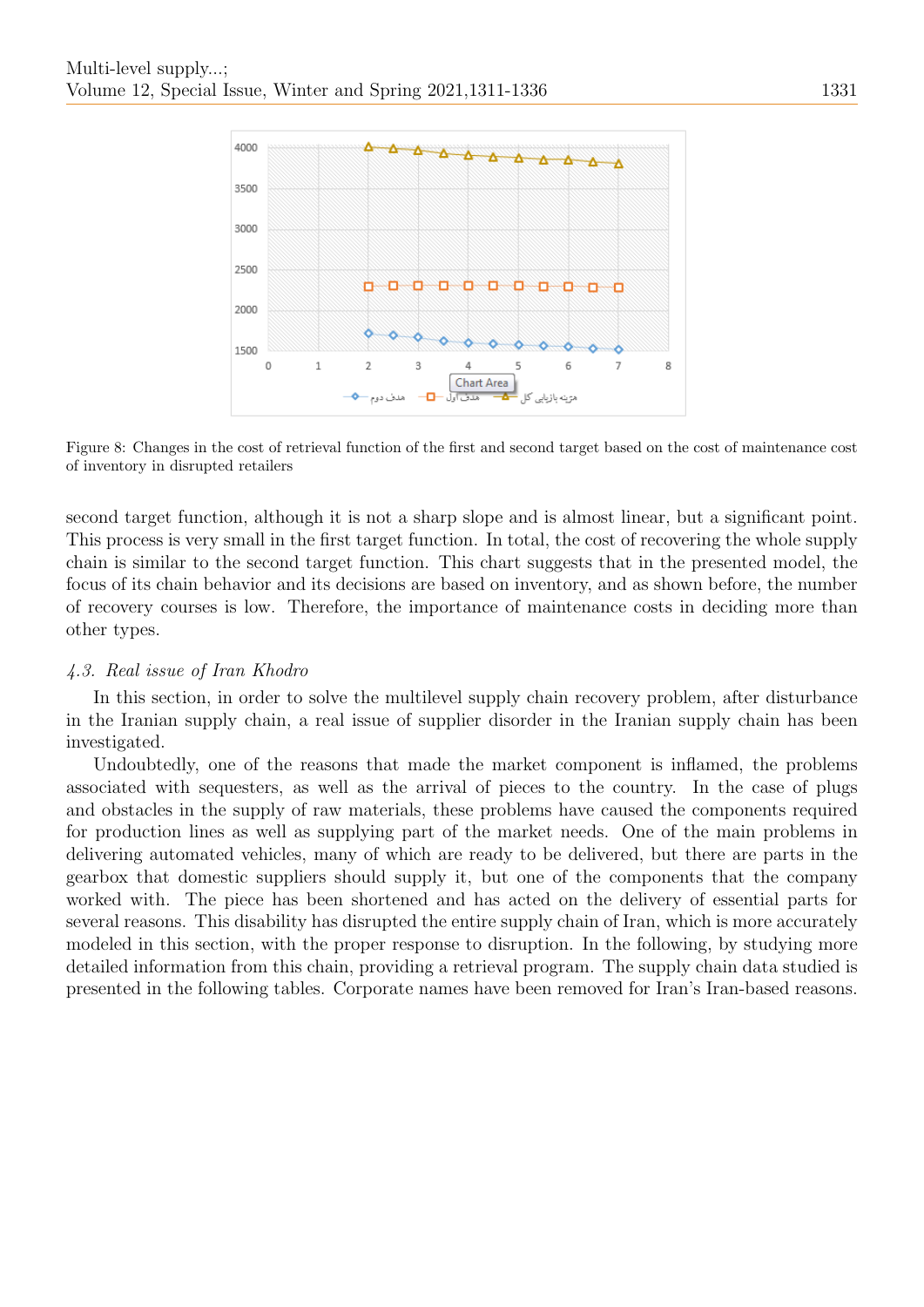|                                                        |                     |      | Lable 9. I robient mput parameters |          |                      |
|--------------------------------------------------------|---------------------|------|------------------------------------|----------|----------------------|
| The cost of selling The unit cost of Total pro-Storage |                     |      |                                    | Fixed    | Suppliers of the de- |
| unit lost in case of the fragment drop duction         |                     |      | cost                               | ofsetup  | sired piece          |
| disruption                                             | in case of disorder |      | piece                              | $\cos t$ |                      |
| 5100                                                   | 4150                | 1150 | $ 12\rangle$                       | 3500     | Supplier 1           |
| 5240                                                   | 4170                | 2150 | 11                                 | 2500     | Supplier 2           |
| 5900                                                   | 3990                | 2500 | 13                                 | 3000     | Supplier 3           |
| 6100                                                   | 4150                | 2500 | 15                                 | 2750     | Supplier 4           |
| 5700                                                   | 3995                | 2175 | 12                                 | 3000     | Supplier 5           |

Table 9: Problem input parameters

Table 10: Iran Khodro Information in the Supply Chain

| Parameter             |      | NumberParameter                                 |       |       |       |       | Supplier 1 Supplier 2 Supplier 3 Supplier 4 Supplier 5 |
|-----------------------|------|-------------------------------------------------|-------|-------|-------|-------|--------------------------------------------------------|
| Fixed setup Cost      | 3290 | Fixed cost order                                | 16    | 11    | 14    | 14    | 15                                                     |
| Storage cost of piece | 14   | Storage cost of piece                           | 21    | 20    | 22    | 21    | 19                                                     |
| Total production      |      | 21200 The demand rate of                        | 1288  | 2408  | 2800  | 2800  | 2436                                                   |
|                       |      | the piece                                       |       |       |       |       |                                                        |
|                       |      | The unit cost of the 10000 The unit cost of the | 6500  | 4500  | 5500  | 6000  | 7200                                                   |
| piece after decreas-  |      | piece after decreas-                            |       |       |       |       |                                                        |
| ing demand            |      | ing demand                                      |       |       |       |       |                                                        |
| Lost sales unit cost  |      | 95000 Lost sales unit cost                      | 58500 | 51900 | 55000 | 43900 | 53200                                                  |

By entering the above parameters in the two-objective model, designed and solving it through the innovative algorithm provided in the research, the values of the decision variables were calculated and the following table was presented:

According to the results, it is determined that the occurrence of an impairment in one of the suppliers can disturb the production plan of the supply chain to the specified extent, and when the disorder is corrected, the retarded production process to the period The next passes and its recovery in the next periods will continue with the dysfunction of the subsequent periods of up to 15 courses, and then its impact will be resolved, which can be expressed by taking 1 year production periods that the impact of sanction and lack of The production of the produced piece has remained up to 15 years in the system and can disrupt this system without increasing production capacity and will recover the production system for 15 years.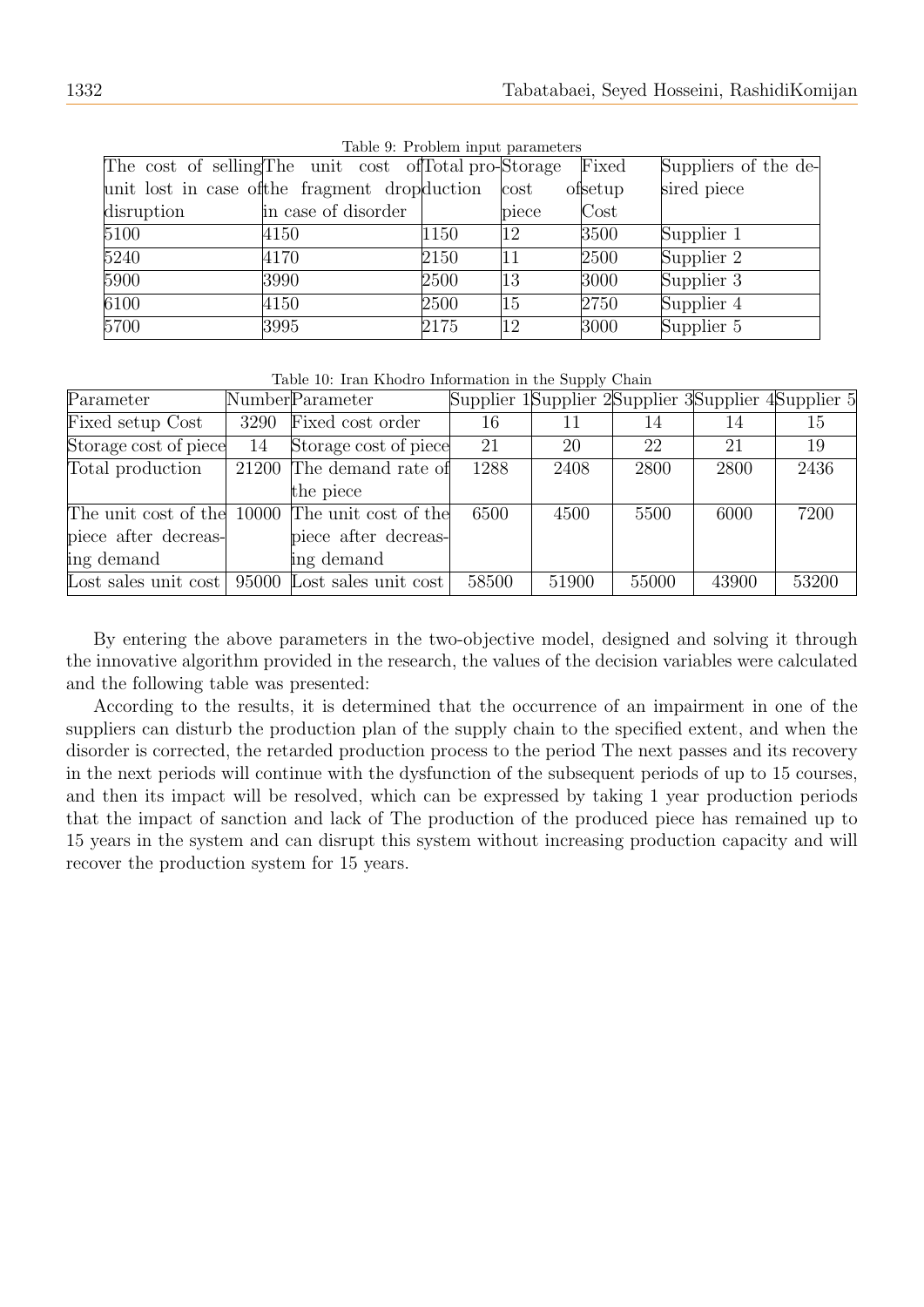| Lost sales | Unit cost | Order  | Product | Fixed             | Representation      |
|------------|-----------|--------|---------|-------------------|---------------------|
| unit cost  | after     | number | storage | cost order        |                     |
|            | product   |        | cost    |                   |                     |
|            | drop      |        |         |                   |                     |
| 82000      | 12000     | 3200   | 15500   | 8000              | Tehran              |
| 80000      | 11000     | 2800   | 11000   | 8400              | Esfahan             |
| 80000      | 11200     | 3000   | 10500   | 9300              | Shiraz              |
| 65000      | 10800     | 2000   | 12000   | 10200             | Tabriz              |
| 71000      | 11000     | 1300   | 11400   | 10500             | Mashhad             |
| 69000      | 11500     | 1000   | 12400   | 14500             | Ahwaz               |
| 62000      | 10200     | 650    | 10900   | 8500              | Qazvin              |
| 65000      | 11000     | 750    | 10500   | $81\overline{00}$ | Qom                 |
| 73000      | 12000     | 1200   | 11700   | 11500             | Kerman              |
| 69000      | 10500     | 750    | 11000   | 9800              | Yazd                |
| 61000      | 9500      | 350    | 10200   | 10200             | Lorestan            |
| 70000      | 10500     | 550    | 11000   | 11000             | Ardabil             |
| 75000      | 11000     | 650    | 11500   | 11500             | Orumieh             |
| 72000      | 9900      | 550    | 9900    | 10000             | Kermanshah          |
| 81000      | 12000     | 650    | 12000   | 9500              | Rasht               |
| 75000      | 8200      | 400    | 8900    | 15000             | Zahedan             |
| 72000      | 9500      | 550    | 9700    | 9200              | Arak                |
| 73000      | 9850      | 350    | 9500    | 9000              | Hamedan             |
| 75000      | 8200      | 300    | 10000   | 14500             | <b>Bandar Abbas</b> |
| 72500      | 9000      | 250    | 9800    | 9100              | Zanjan              |
| 82000      | 11000     | 350    | 10200   | 9500              | Sari                |
| 78000      | 10000     | 300    | 9800    | 10200             | Shahr e Kord        |
| 72500      | 10200     | 250    | 9500    | 9500              | semnan              |

Table 11: Retail information in the supply chain studied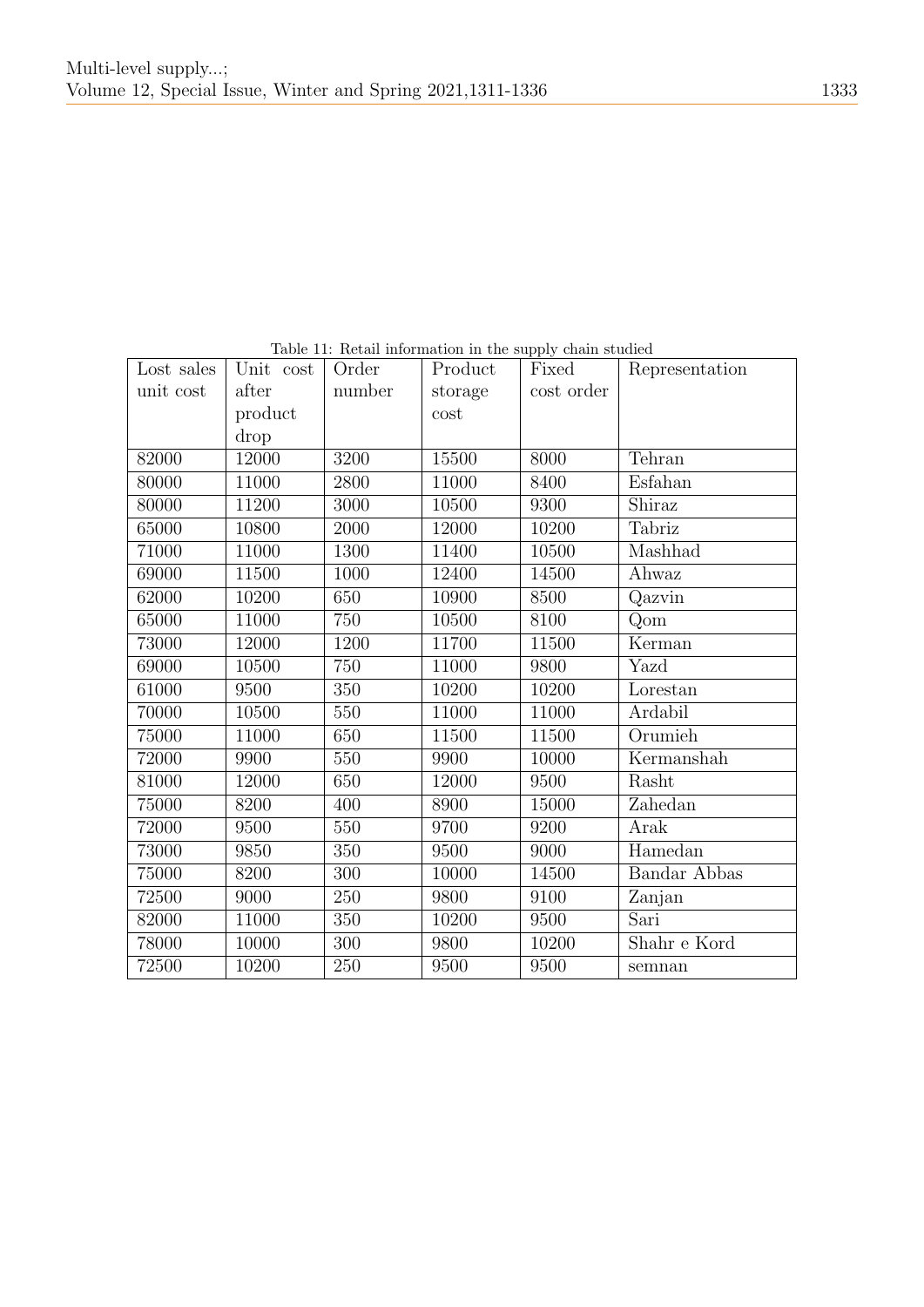|                  |                 |                  | Manufacturer Information |                  |                | The supplier information |                      |                |        | General supply chain |                                                                                                    |  |
|------------------|-----------------|------------------|--------------------------|------------------|----------------|--------------------------|----------------------|----------------|--------|----------------------|----------------------------------------------------------------------------------------------------|--|
| Total            | Reco-           | Total            | Reco-                    | Total            | Reco-          |                          | that has an impaired |                |        |                      | information                                                                                        |  |
| pro-             | very            | pro-             | very                     | pro-             | very           |                          |                      |                |        |                      |                                                                                                    |  |
| duc-             | pe-             | duc-             | pe-                      | duc-             | pe-            |                          |                      |                |        |                      |                                                                                                    |  |
| tion             | riod            | $\,$ tion        | riod                     | $\,$ tion        | riod           |                          |                      |                |        |                      |                                                                                                    |  |
| 125              | 11              | 210              | $6\,$                    | 310              | $\mathbf{1}$   | 35                       |                      | $\mathbf{1}$   |        |                      | Number                                                                                             |  |
|                  |                 |                  |                          |                  |                |                          |                      |                |        |                      | of                                                                                                 |  |
|                  |                 |                  |                          |                  |                |                          |                      |                |        |                      | courses                                                                                            |  |
| 120              | $\overline{12}$ | $\overline{155}$ | $\overline{7}$           | $\overline{310}$ | $\overline{2}$ | $\overline{150}$         |                      | $\overline{2}$ | Reco-  | 3                    | <b>on</b>                                                                                          |  |
|                  |                 |                  |                          |                  |                |                          | The                  |                | very   |                      | recovery                                                                                           |  |
|                  |                 |                  |                          |                  |                |                          | size                 |                | pe-    |                      | horizons                                                                                           |  |
|                  |                 |                  |                          |                  |                |                          | of                   |                | riod   |                      | for                                                                                                |  |
|                  |                 |                  |                          |                  |                |                          | the                  |                | $num-$ |                      | supplier                                                                                           |  |
|                  |                 |                  |                          |                  |                |                          | $sup-$               |                | ber    |                      | and                                                                                                |  |
|                  |                 |                  |                          |                  |                |                          | plier's              |                |        |                      | $\operatorname{ret}\nolimits$                                                                      |  |
|                  |                 |                  |                          |                  |                |                          | pro-                 |                |        |                      |                                                                                                    |  |
|                  |                 |                  |                          |                  |                |                          | duc-                 |                |        |                      |                                                                                                    |  |
|                  |                 |                  |                          |                  |                |                          | tion                 |                |        |                      |                                                                                                    |  |
|                  |                 |                  |                          |                  |                |                          | is im-               |                |        |                      |                                                                                                    |  |
|                  |                 |                  |                          |                  |                |                          | paired               |                |        |                      |                                                                                                    |  |
| $\overline{115}$ | $\overline{13}$ | $\overline{135}$ | $\overline{8}$           | $\overline{310}$ | $\overline{3}$ | $\overline{105}$         | during               | $\overline{3}$ |        | $\overline{12}$      | Number                                                                                             |  |
|                  |                 |                  |                          |                  |                |                          | the                  |                |        |                      | $% \left( \left( \mathcal{A},\mathcal{A}\right) \right) =\left( \mathcal{A},\mathcal{A}\right)$ of |  |
|                  |                 |                  |                          |                  |                |                          | re-                  |                |        |                      | $\rm{course}$                                                                                      |  |
|                  |                 |                  |                          |                  |                |                          | $\cos$               |                |        |                      | on the                                                                                             |  |
|                  |                 |                  |                          |                  |                |                          | ery                  |                |        |                      | recovery                                                                                           |  |
|                  |                 |                  |                          |                  |                |                          | pe-                  |                |        |                      | horizon                                                                                            |  |
|                  |                 |                  |                          |                  |                |                          | riod                 |                |        |                      | for the                                                                                            |  |
|                  |                 |                  |                          |                  |                |                          |                      |                |        |                      | $_{\rm manu}$ .                                                                                    |  |
|                  |                 |                  |                          |                  |                |                          |                      |                |        |                      | facturer                                                                                           |  |
| $94\,$           | $14\,$          | 110              | $\boldsymbol{9}$         | 289              | $\sqrt{4}$     | 109                      |                      | $\overline{4}$ |        | $\overline{5}$       | The fre-                                                                                           |  |
|                  |                 |                  |                          |                  |                |                          |                      |                |        |                      | quency                                                                                             |  |
|                  |                 |                  |                          |                  |                |                          |                      |                |        |                      | of pro-                                                                                            |  |
|                  |                 |                  |                          |                  |                |                          |                      |                |        |                      | duction                                                                                            |  |
|                  |                 |                  |                          |                  |                |                          |                      |                |        |                      | in the                                                                                             |  |
|                  |                 |                  |                          |                  |                |                          |                      |                |        |                      | recovery                                                                                           |  |
|                  |                 |                  |                          |                  |                |                          |                      |                |        |                      | period                                                                                             |  |
|                  |                 |                  |                          |                  |                |                          |                      |                |        |                      | $\,$ for the $\,$                                                                                  |  |
|                  |                 |                  |                          |                  |                |                          |                      |                |        |                      | supplier                                                                                           |  |
|                  |                 |                  |                          |                  |                |                          |                      |                |        |                      | has a                                                                                              |  |
|                  |                 |                  |                          |                  |                |                          |                      |                |        |                      | disorder                                                                                           |  |
| 110              | 15              | 110              | 10                       | $275\,$          | $\overline{5}$ | 210                      |                      | $\overline{5}$ |        | 15                   | The                                                                                                |  |
|                  |                 |                  |                          |                  |                |                          |                      |                |        |                      | number                                                                                             |  |
|                  |                 |                  |                          |                  |                |                          |                      |                |        |                      | of pro-                                                                                            |  |
|                  |                 |                  |                          |                  |                |                          |                      |                |        |                      | duction                                                                                            |  |
|                  |                 |                  |                          |                  |                |                          |                      |                |        |                      | in the                                                                                             |  |
|                  |                 |                  |                          |                  |                |                          |                      |                |        |                      | recovery                                                                                           |  |
|                  |                 |                  |                          |                  |                |                          |                      |                |        |                      | period                                                                                             |  |
|                  |                 |                  |                          |                  |                |                          |                      |                |        |                      | for the                                                                                            |  |
|                  |                 |                  |                          |                  |                |                          |                      |                |        |                      | $_{\rm manu}$ .                                                                                    |  |
|                  |                 |                  |                          |                  |                |                          |                      |                |        |                      | facturer                                                                                           |  |
|                  |                 |                  |                          |                  |                |                          |                      |                |        |                      |                                                                                                    |  |

Table 12: The values of the decision variables obtained from the two-objective model solving using the proposed algorithm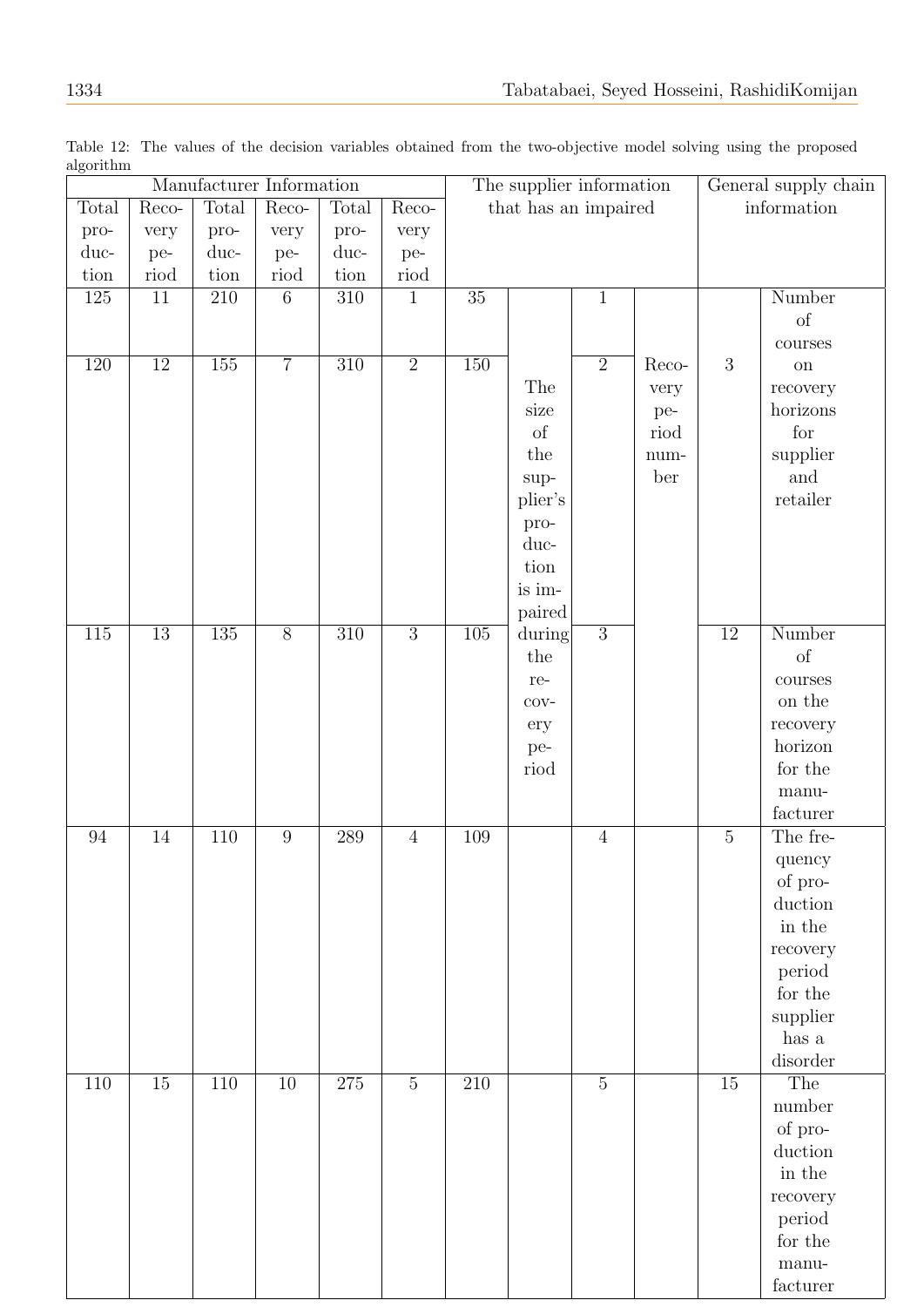# 5. Discussion and conclusion

In this research, according to previous studies, some parameters and variables were identified and then based on the main problem, the two-objective mathematical model was designed to reduce cost in the manufacturer and supplier and retailer. After designing a mathematical model, the model validity was first confirmed. Thus, the model was dissolved for random intervals and various issues, and then the results of the model were examined and it was found that the model has the ability to solve and determine costs. According to the results, it was found that by determining the parameters in the model in different issues, the variables can be measured and identified the costs and recovery time of the disorder, and accordingly the model can also help participate for other issues.

After examining the results and identifying the points of participation and the differentiation of the present study by previous research, it will continue to provide some suggestions for managers and decision makers in Iran Khodro to enhance and upgrade the level of performance and supply chain activity.

- It is suggested that company managers use the mathematical modeling approach and scientific decision making to improve the level of activity and performance of the supply chain of Iran Khodar car, because some cross-sectional decisions, regardless of the impact of decision-making in the whole chain, may cause Removable works and long-term disorder in the system. Therefore, the use of the model designed in the present study, while considering different intervals for parameters, can examine the effects of disruption and decisions in different levels of supply chain.
- It is suggested that pre-occurrence managers and in order to increase the supply of the supply chain system of Iran Khodro, using techniques such as simulation and analysis of scenario and model based on the present study, various events that are close or away from Check the mind and prepare the company to deal with these events. The prediction of events can be prepared to cope with it and reduce the effects of disruption.
- According to the critical conditions of the Iran Khodro company and its suppliers, it is suggested that Iran's Iran-based company, based on the type of disorder, adopts solutions to compensate disruption and reduce its effects on the system and reduce the recovery time of the system. These strategies can include setting new contracts with new suppliers, providing proposals for manufacturers of parts and shifts their products towards the essential and required parts of the company, import some parts from the countries of China and Turkey and replace imported parts with current parts Design to change the use of some parts and several use of its use.
- The managers are suggested to provide joint meetings with their suppliers to create more readiness to deal with possible disruptions in the supply chain so that they can obtain information from their functional interval and potential disorders of changes in different cost intervals To remind them.
- It is suggested that Iran's car companies, in the strategic planning unit of the organization, have been monitored by internal and external events and calculated with scenario for events, the effects of disorders and recovery periods using the mathematical model designed in the present study. View.
- The managers are suggested by holding meetings in the Industrial Engineering Unit and Planning, the model designed in the present research and enter the parameters and variables and more precise intervals.